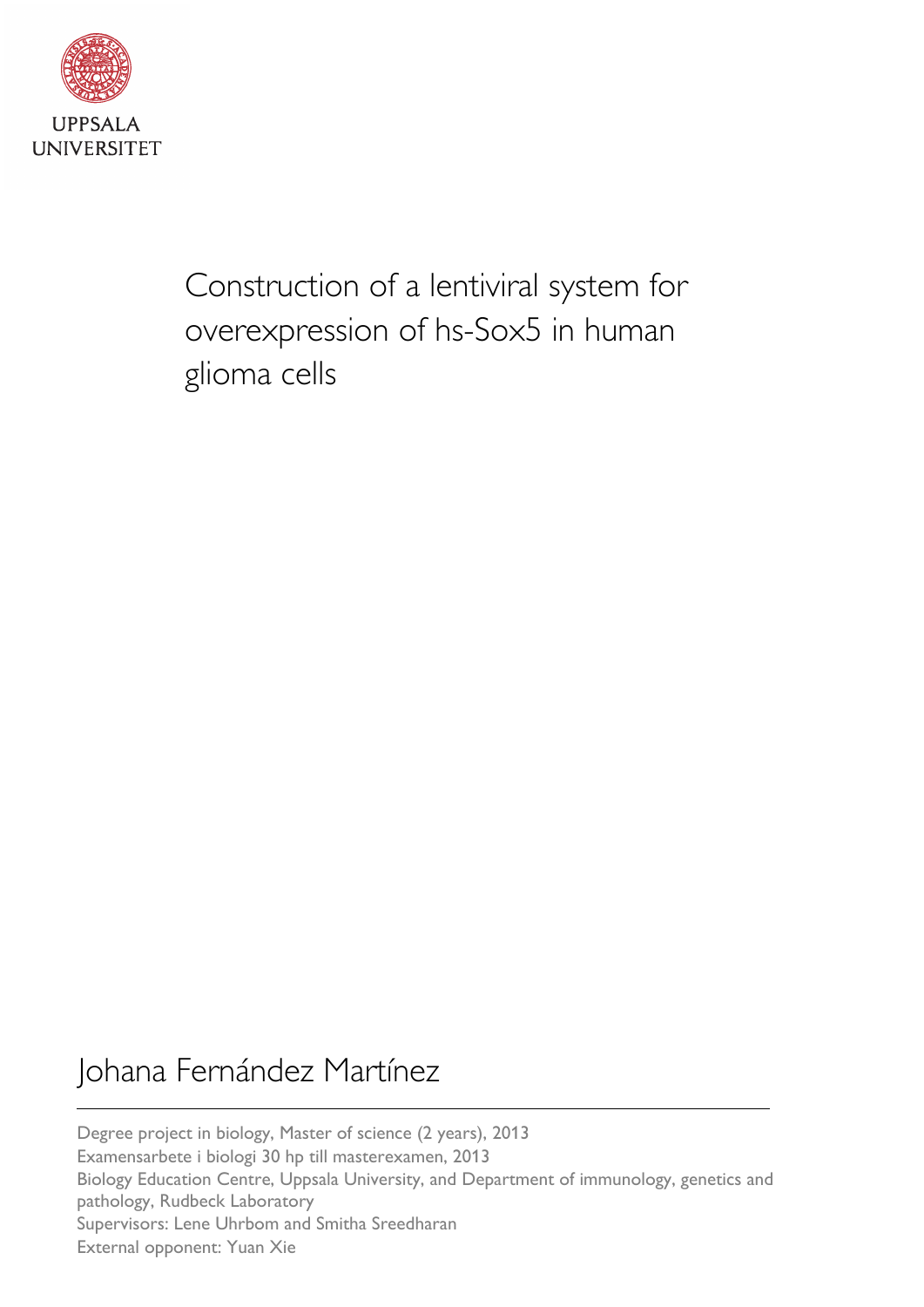## **TABLE OF CONTENTS**

| 5 Creation of an expression clone using the LR recombination reaction  14 |  |
|---------------------------------------------------------------------------|--|
|                                                                           |  |
|                                                                           |  |
|                                                                           |  |
|                                                                           |  |
|                                                                           |  |
|                                                                           |  |
|                                                                           |  |
|                                                                           |  |
|                                                                           |  |
|                                                                           |  |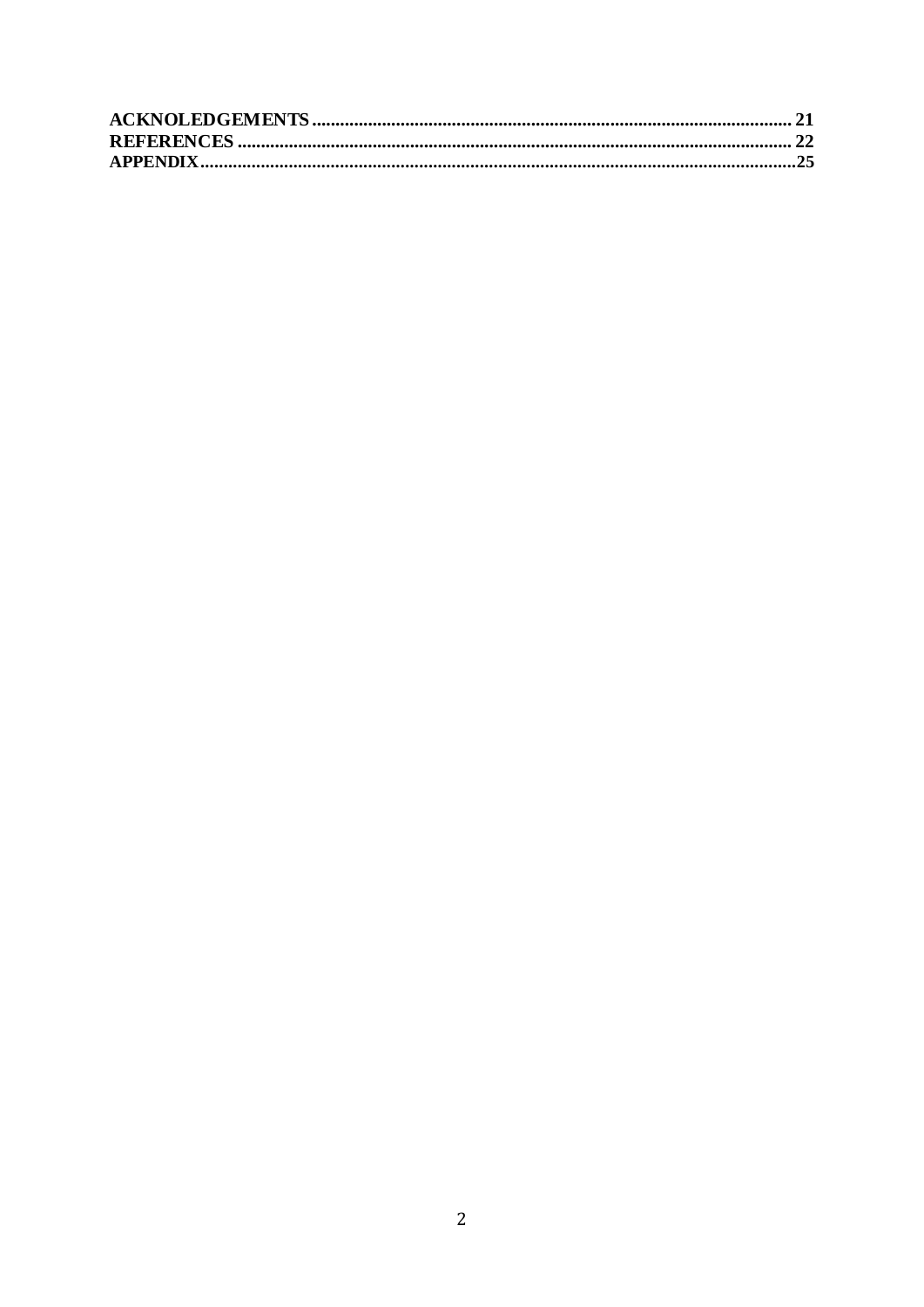## **Summary**

The most common primary brain tumors in adult humans are malignant gliomas (Y. Jiang and L. Uhrbom, 2012). Gliomas are classified by the World Health Organization (WHO) into astrocytomas, oligodendrogliomas, oligoastrocytomas and ependymomas based on which cell type is the most prominent in the tumor and into four different grades (I-IV) according to malignancy based on histopathology. Glioblastoma multiforme (GBM) is an astrocytoma of the highest grade (IV) is the most common and aggressive tumor of the central nervous system and is associated with a poor survival ranging between 12 and 15 month (Patrick Y. Wen and Santosh Kesari, 2008).

The formation of glioblastomas can occur either "de novo" or develop from a recurrent astrocytoma that progress to a higher grade of malignancy. The most common molecular alterations found in these tumor types are the loss of heterozygosity of chromosome 10 which harbors several tumor suppressor genes of which PTEN is the most important for GBM. The genetic pathways p53/MDM2 /  $p14^{ARF}$  and CDK4/RB1/P16<sup>INK4A</sup> involved in cell cycle control are deregulated in most gliomas, including genes that promote proliferation, like EGFR. The variety and amount of these molecular alterations in glioblastomas have made it very difficult to find effective drugs to combat them.

The SOX family of proteins are transcription factors that contain a high-mobility group domain and have an important role in developmental processes. Genes in the *Sox* family play a critical role in the formation of tissues and organs during early development. These genes also maintain the normal function of certain cells after birth. There are 20 different *Sox* genes in mammals that are divided into eight subgroups (A-H) (V. Lefebvre 2010). Subgroup SoxD contains *Sox5, Sox6* and *Sox13* that have been found to contribute to gliogenesis. *Sox5* has also been identified as a brain tumor locus (Btl).

*Sox5* has 15 exons and different splice variants give rise to different isoforms, such as long (*L-Sox5*) and short (*S-Sox5*). It has been shown that *Sox5* can suppress PDGFB-induced glioma development in Ink4a-deficient mice. The proliferation of human glioma cells (HGCCs) cultured under stem cell conditions is inhibited when *Sox5* is overexpressed (E. Tchougounova *et al* 2009). It has been also shown that there is a co-occurrence of *Sox5* overexpression and PDGFRA amplifications particularly in the proneural subtype of gliomas (M. Boije *et al* 2011).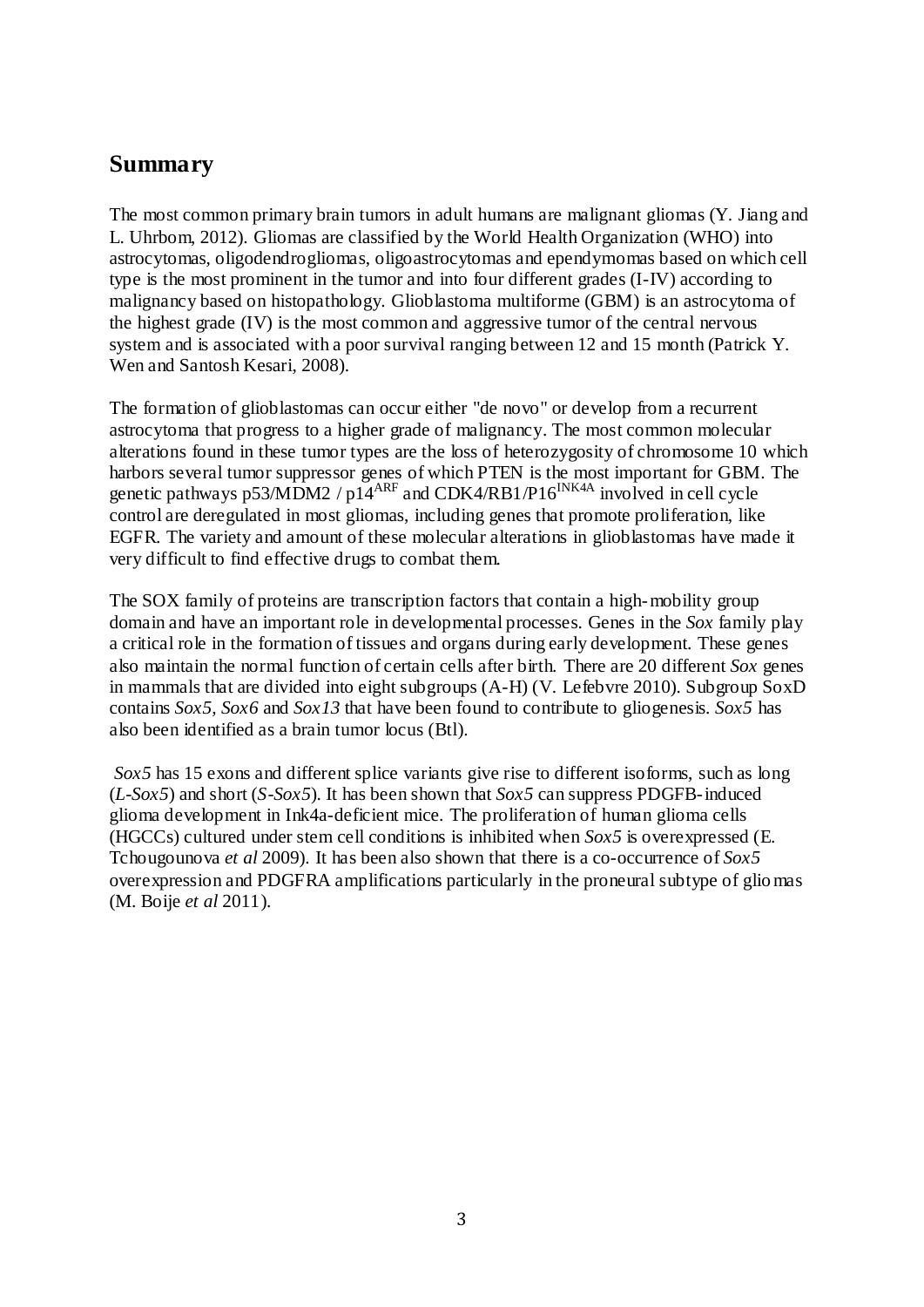## **List of Abbreviations**

| CDK4             | Cyclin-dependent kinase 4               |
|------------------|-----------------------------------------|
| <b>CDKN</b>      | Cyclin-dependent kinase inhibitor       |
| <b>EGFR</b>      | Epidermal growth factor receptor        |
| <b>GBM</b>       | Glioblastoma multiforme                 |
| <b>GIC</b>       | Glioma initiating cell                  |
| <b>HGCC</b>      | Human glioma cell culture               |
| <b>HMG</b>       | High mobility group                     |
| <b>LOH</b>       | Loss of heterozygosity                  |
| MDM <sub>2</sub> | Murine double minute 2 homolog          |
| NF1              | Necrosis factor 1                       |
| <b>NSC</b>       | Neural stem cell                        |
| <b>PDGFR</b>     | Platelet derived growth factor receptor |
| <b>PTEN</b>      | Phosphatase and tensin homolog          |
| <b>RB</b>        | Retinoblastoma                          |
| SOX              | Sry-related HMG box                     |
| <b>TGFb</b>      | Transforming growth factor b            |
| <b>TP53</b>      | Tumor supressor 53                      |
| <b>TSG</b>       | Tumor supressor gene                    |
| <b>WHO</b>       | World health organization               |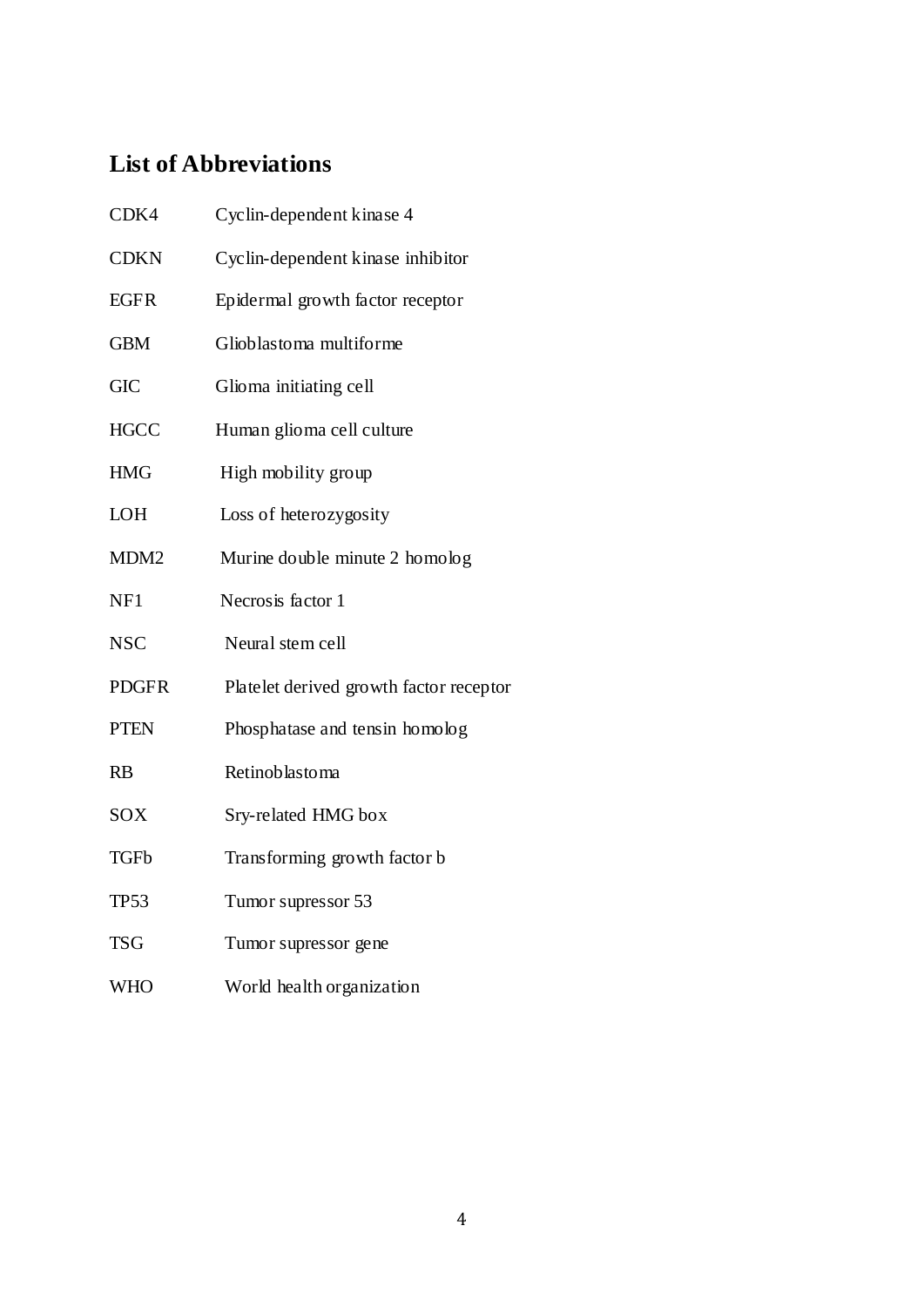## **Introduction**

### **Glioma**

Gliomas are a heterogeneous group of primary tumors of the central nervous system (CNS), which are derived from glial cell. The disease affects men more often than women and it accounts for about 60 to 65% of all brain tumors. The incidence of brain tumors depends on the age of the patient and is between 6 and 7 cases per 100.000 pers/year (Deorah *et al* 2006). Some tumors do not cause symptoms until they are large enough and then can quickly damage the health of the person. Others cause symptoms that develop slowly. Symptoms depend on the size, location, degree of invasion and swelling. The most common symptoms are: changes in mental function of the person, headaches, seizures (especially in older adults), changes in hearing, etc (Buckner *et al* 2007).

#### *Grading of gliomas*

One can use tumor grades to indicate the difference between the types of slow-growing and rapid growing tumors. The tumor grade is based on how abnormal the cells look under a microscope and the likely speed in which the tumor will grow and spread.

Grade I includes tumors with low proliferative potential and possibility of cure with complete surgical excision. They mainly occur in children.

Grade II includes infiltrative tumors with capacity of recurrence and progression to greater malignancy, despite having a low level of proliferative activity (for example, low grade gliomas may progress to anaplastic gliomas and / or glioblastomas).

The grade III includes tumors with histological evidence of malignancy, like nuclear atypia and high mitotic activity.

Grade IV includes tumors with histological evidence of malignancy (nuclear atypia, high mitotic activity, necrosis, microvascular proliferation) and an aggressive clinical course with rapid progression and recurrence despite intensive treatment and high mortality As a rule, high-grade gliomas almost always grow back even after complete surgical excision. On the other hand, low-grade gliomas grow slowly, often over many years, and can be followed without treatment unless they grow and cause symptoms (Wen and Kesari 2008; Louis *et al* 2007)

#### *Classification of gliomas*

Gliomas are classified by the World Health Organization (WHO) according to their histopathological appearance, the most common types are: astrocytoma, oligodendroglioma, oligoastrocytoma and ependynomas. Each type of glioma can be further subdivided into grades. Astroytic tumors can be divided into: Pilocytic astrocytoma is within the group of grade I gliomas (Louis *et al* 2007). A pilocytic astrocytoma is a rare tumor, usually well localized, which occurs in children and young adults. It grows slowly in the brain or spinal cord. Diffuse astrocytomas (AD) are low-grade gliomas grade II (Louis *et al* 2007). It affects mainly children and young adults between 20 and 40 years. A diffuse astrocytoma grows slowly, but often spreads into nearby tissues. Anaplastic astrocytoma (grade III): grows quickly and spreads into nearby tissues. They are characterized histologically by nuclear atypia, cellularity and a significant increase in proliferative activity. Anaplastic astrocytoma is also called malignant astrocytoma or high-grade astrocytoma. Glioblastoma (grade IV): grows and spreads very quickly. The tumor cells look very different from normal cells, also called glioblastoma multiforme (GBM). Oligodendroglial tumors can be divided into a number of sub-groups. Oligodendroglioma (OD), a glioma grade II according to the 2007 WHO classification (Louis *et al* 2007), is a rare tumor, infiltrating, diffuse, well-differentiated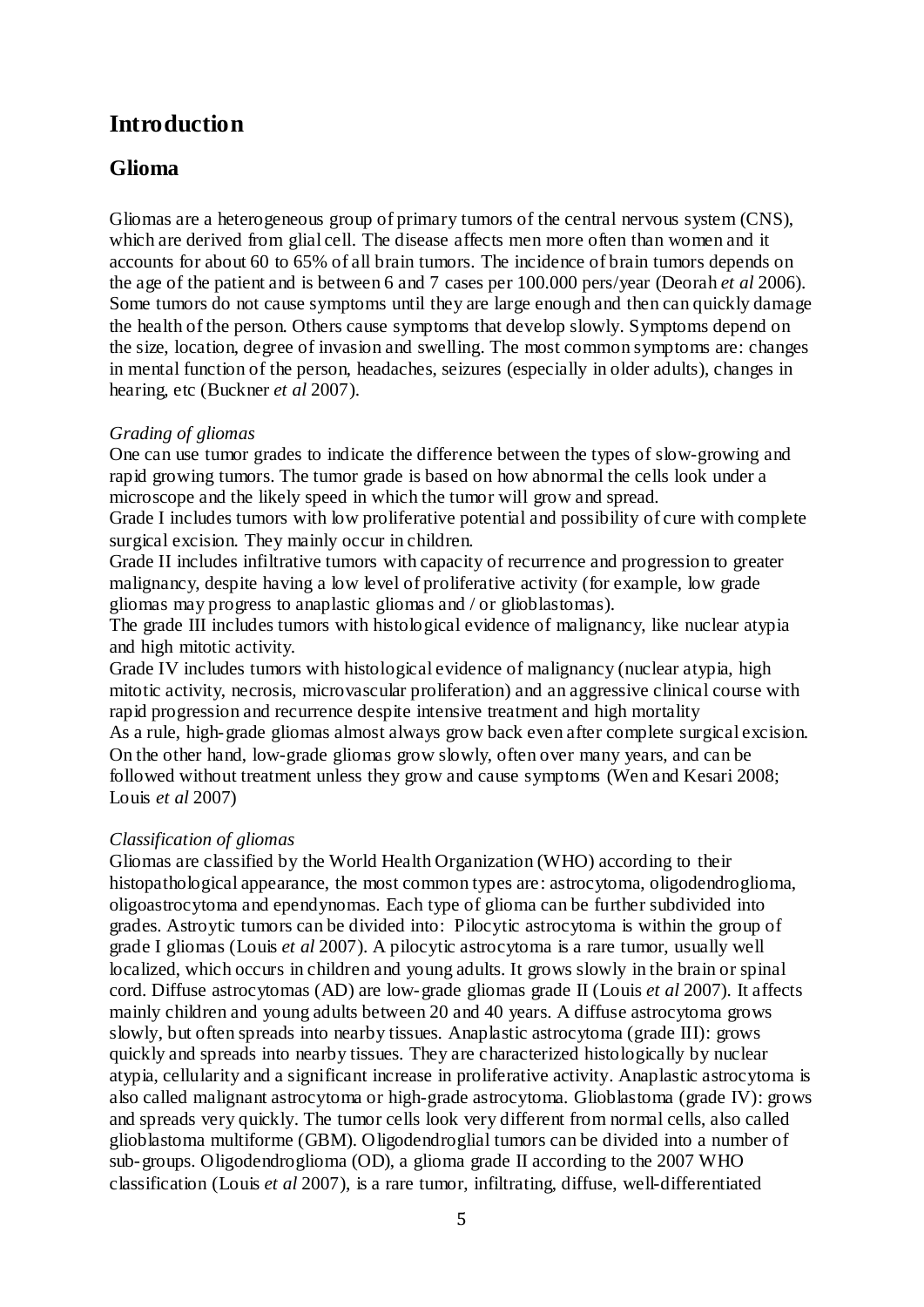location in the white matter of the cerebral hemispheres, and increased sensitivity to treatment and better prognosis than other gliomas. Anaplastic oligodendrogliomas (ODA) occur in adults with a peak incidence between 45-50 years (Louis *et al* 2007). They can arise from a low-grade oligodendroglioma. Oligoastrocytic tumours can be divided into the sub-groups as well. Oligoastrocytomas or mixed low-grade gliomas (OA) belong to the group of grade II gliomas according to WHO classification (Louis *et al* 2007), and are characterized by having a histopathological and molecular appereance like in diffuse astrocytomas and low-grade oligodendrogliomas. Anaplastic oligoastrocytoma (AOA) belongs to the group of grade III gliomas according to WHO classification 2007 (Louis *et al* 2007), and is characterized by having an histopathological and molecularappearence as anaplastic astrocytomas and oligodendrogliomas degree of III.

Ependymal tumours can be divided into the sub-groups: grade I ependymal tumors (ependymoma myxopapillary and subependymoma), grade II (ependymoma) and grade III (anaplastic ependymoma).

The diagnosis of gliomas is performed today through computed tomography, magnetic resonance imaging, and positron emission tomography. As a treatment, indicating the removal of the tumor, with microsurgery. It can also be treated with radiotherapy (a radiation beam to the tumor) and chemotherapy with drugs such as temozolomide.

#### **GLIOBLASTOMA**

Glioblastoma multiforme (GBM) is the most common tumor of the different types and unfortunately the most malignant of all gliomas (Kleihues *et al* 2002). Glioblastoma constitutes about 60-75% of all gliomas. GBM is associated with a poor survival ranging between 12 and 15 month. It is more common in adults, with an average age at diagnosis of 62 years. GBM is an astrocytoma of the highest grade (IV) (Louis *et al* 2007, Pollard *et al* 2009, Parsons *et al* 2008). The GBM is characterized histologically by presenting microvascular proliferation and / or necrosis, nuclear atypia and high mitotic activity.

The formation of glioblastomas is very diverse and can be presented in "de novo" or come from recurrent astrocytomas that progress to higher grades of malignancy. It is a diffuse tumor, infiltrative and poorly differentiated from glial cells. It usually originates in the white matter and the name multiforme is given by the heterogeneity that characterizes the images seen in microscopy (Pérez-Ortís *et al* 2000). GBM can develop from a low-grade astrocytoma that is undergoing anaplastic transformation and evolve to a secondary glioblastoma (GBM2) or be directly submitted as a primary glioblastoma or "de novo" (GBM1).

The biology of malignant gliomas is associated with a balance of the expression of the proteins that control the cell cycle positively or negatively, proliferation, motility, neovascularization and recognition of the immune system. These phenomena are the result of changes in the expression level of a normal gene or involve the loss of its expression. The signal for the proliferating normal cell commonly starts at the cell surface, where the growth factors are released to the extracellular matrix by the tumor itself or by interacting with specific receptors on the membrane, triggering various intracellular signaling mechanisms affecting gene expression which in turn promotes cell division. Alterations and mutations may exist in each one of these pathways that together or independently can lead to loss of cell cycle regulation, angiogenesis, proliferation and / or promote invasion (Demuth *et al* 2004). The frequencies of genetic alterations that are present in GBM1 and GBM2 are different depending on the age of patients in which they occur. GBM1 usually appears at later ages,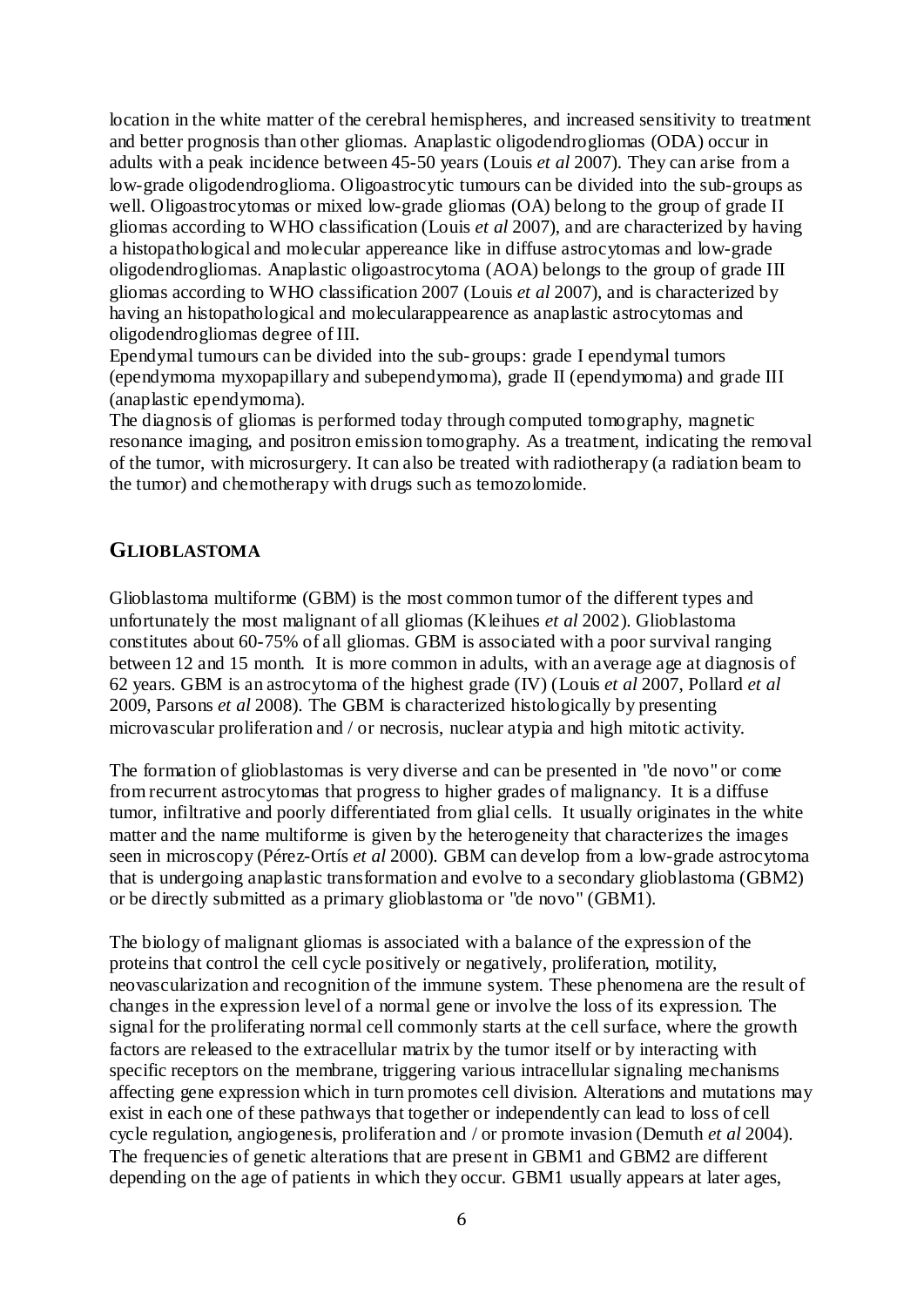around 60-70 years and GBM2 usually occurs at 40-50 years. In the genesis of glioblastomas, there can be changes at the molecular level of tumor suppressor genes (TSG), oncogenes and genes involve in DNA repair. Figure 1 shows the progression of gliomas according to their molecular alterations that detailed below.



Figure1. Outline of the different mechanis ms and molecular alterations that are frequently involved in the genesis of glioblastoma.

Glioblastoma multiforme presents four molecular subtypes, according to the data from The Cancer Genome Atlas (TCGA) Research Network. Different subtypes show different responses to chemotherapy and radiotherapy, with a difference of about 50% between subtypes. These findings could lead to more personalized approaches to therapy. The pathology of each subtype may start from different cell types and these differences might explain the variation in the response to treatment (Roel *et al* 2010, Verhaak *et al* 2010). The TCGA was based on 206 patient samples and sequence data from 601 genes in 91 patients. The genomic profiles allowed the classification into four GBM subtypes: Proneural, Neural, Mesenchymal and Classical. The reproducibility of this classification is shown in an independent validation set. It is unlikely that patients transition from one subtype to another during the course of the disease (Roel *et al* 2010).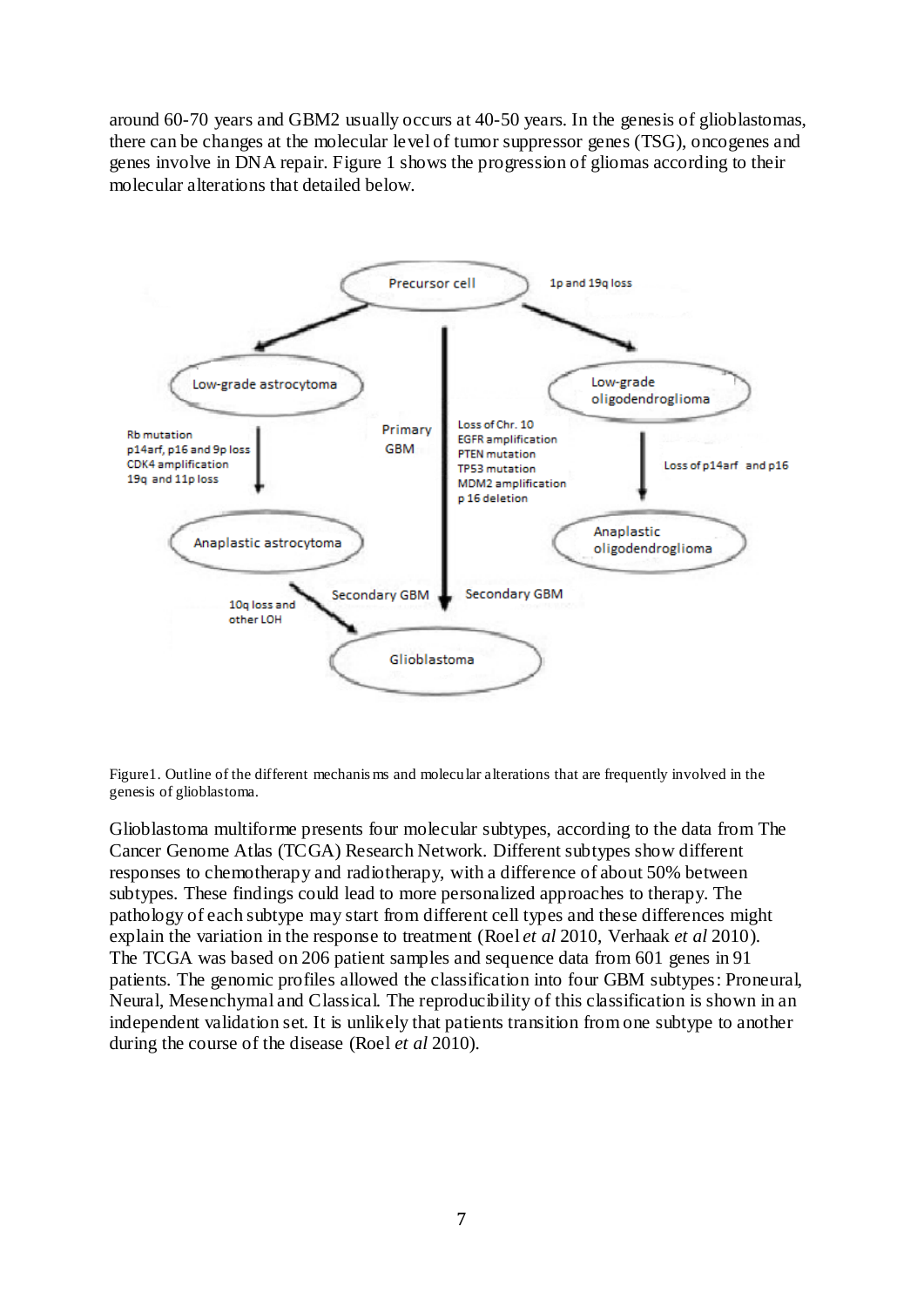#### **GENETIC ALTERATIONS**

#### *Alterations of genes on chromosome 10*

The most common abnormality identified in glioblastomas is loss of heterozygosity (LOH) at 10q (Ware *et al* 2003). The frequency of LOH on 10q is similar in GBM1 (70%) and GBM2 (63%) (Ohgaki *et al* 2006). On chromosome 10 have been identified different tumor suppressor gene (TSG). PTEN (phosphatase and tensin homolog) located at 10q23.3, DMBT1 (suppressor of malignant brain tumors) located at 10q25.3-q26.1, FGFR2 (fibroblast growth factor receptor 2) in the 10q26 region and MGMT (O6-methylguanine-DNA methyltransferase) that is located in 10q26. These TSG are involved in controlling the cell cycle and DNA repair. Inactivation of a TSG will produce a homozygous gene and therefore complete loss of their functionality (Mollenhauer *et al* 1997).

## *Alterations via TP53/MDM2/P14ARF*

The TP53/MDM2/P14<sup>ARF</sup> genetic pathway is also subject to alterations in glioblastomas, (Koichi Ichimura *et al* 2000). This pathway is implicated in cellular response to stress, causing the activation of genes involved in cell cycle control, DNA repair and apoptosis (Amundson *et al* 1998). TP53 is a gene encoding the p53 protein which acts as a transcription factor (TF) binding to promoters of genes involved in DNA repair. This TF will promote the transcription of other genes involved in DNA repair and / or apoptosis. In normal cells the p53 protein is bound to its negative repressor MDM2.

In cells that do not have an altered pathway, the p53 binds to promoters that will activate genes involved in DNA repair. If the genetic material cannot be repaired the cell enters apoptosis before mitosis. Conversely, if the cell has the p53 mutated, cells that carry damage DNA will not be repaired resulting in increased cell division, decrease in apoptosis and in the repair of genetic material.

The p14<sup>ARF</sup> may also intervene in this pathway; p14<sup>ARF</sup> protein is a repressor of MDM2 when MDM2 is not bound to p53. When  $p14^{ARF}$  is not exerting a proper function, will trigger an excess of free MDM2, therefore high levels of MDM2 will bound more molecules of the p53 and as a result will occur a greater accumulation of DNA damage.

These genetic alterations in the cell may to changes triggering a tumor process. TP53 mutations, amplifications of MDM2 and / or deletions and methylation of p14<sup>ARF</sup> are molecular alterations leading to an accumulation of other mutations in DNA, which may cause cell death or neoplastic transformation (Biernat *et al* 1997)

#### *Alterations via p16I NK4/RB1/CDK4*

Another pathway that is involved in glioblastoma development is  $p16^{INK4} / RB1/CDK4$ . RB1 (retinoblastoma gene) is located on 13q, its protein is controlled by the G1-S transition in the cellular cycle (Sherr and Roberts 1999). When RB1 is not phosphorylated it binds to and inactivate E2F transcription factors that activate genes involved in the G1-S transition of the cell cycle when it is not attached to RB1. Phosphorylation of RB1 is produced by CDK4 (cyclin dependent kinase 4) and inhibit the protein responsible for this cyclin is  $p16^{INK4}$  (an inhibitor of cyclin dependent kinase 4). The homozygous loss of  $p16^{NKA}$ , and / or amplification of CDK4 cause continuous phosphorylation of RB1 phosphorylated thereby preventing it from binding to E2F, and as a result there is uncontrolled cell division (Burns *et al* 1998).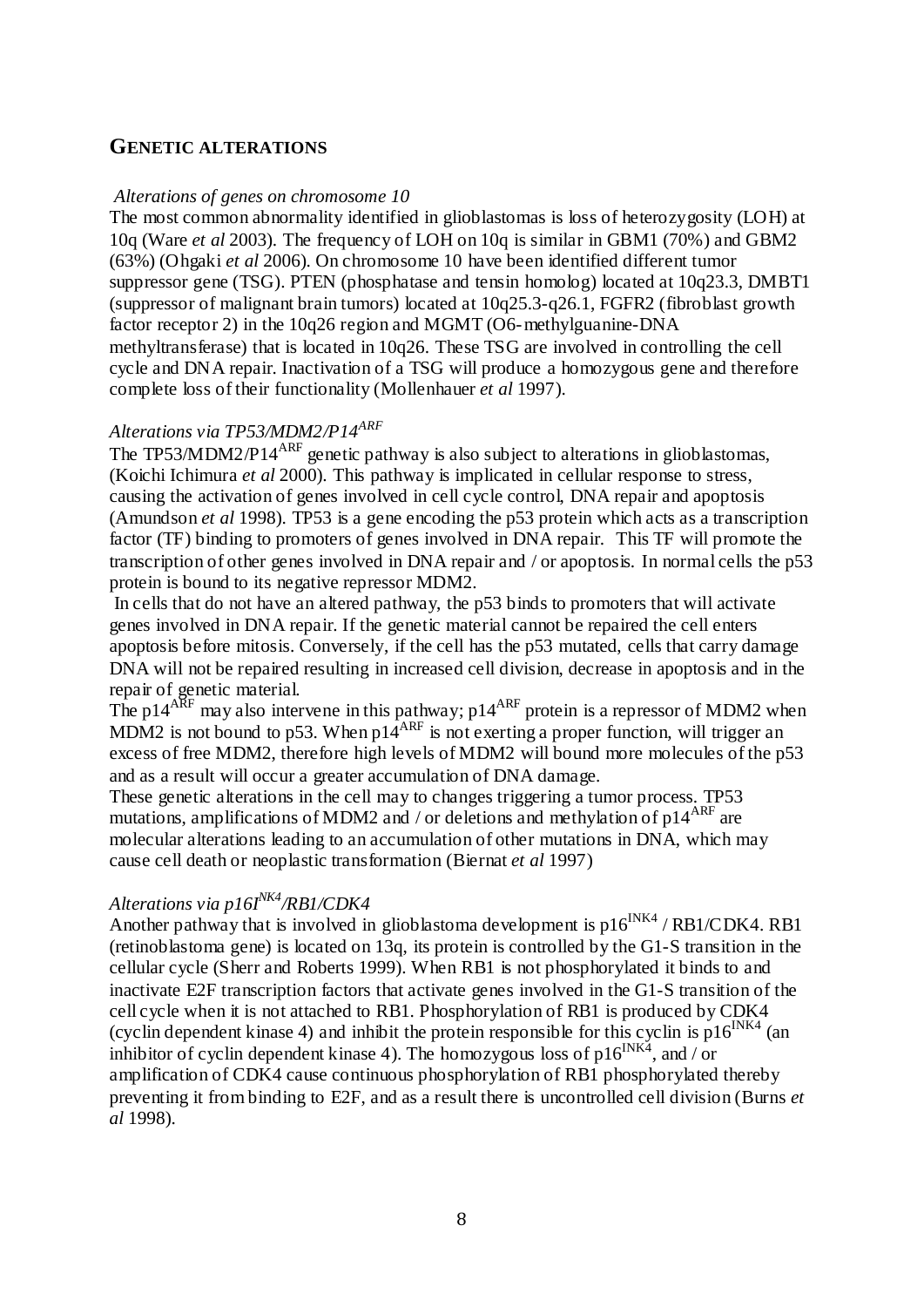

Figure 2 illustrates the connection of two pathways that control cell cycle TP53/MDM2/P14<sup>ARF</sup> and CDK4 / P16<sup>INK4</sup>/RB1. These two pathways are altered in glioblastomas. The pathway impairment associated TP53/MDM2/P14<sup>ARF</sup> decreased however altering apoptosis pathway leads CD K4/P16<sup>INK4</sup>/RB1 directly to an increase cell division (Hernandez and Martinez 2007).

#### *EGFR gene alterations*

Another genetic alteration of glioblastoma is present in the amplification of the gene encoding the growth factor receptor (EGFR) (Arjona *et al* 2006). EGFR is located on 7p12 and overexpression of its gene may be due, among other disturbances, to a tandem amplification giving rise to variants of the protein, the most common of which is the EGFRvIII13 variant. The ability of tumor cells to generate these functionally mutant forms of EGFR may contribute to the ability of gliomas to evade chemotherapy and, in addition, mutations present in the gene can also affect the prognosis or treatment (Layfild *et al* 2006).

#### *PDGF/PDGFR alterations*

It has been found that astrocytomas coexpress PDGF (Platelet derived growth factor) and its receptor, which does not occur in normal brain tissue. It has been suggested that the PDGFR-A isoform and its ligands play a role in the initial phases of gliogenesis because overexpression of this receptor and its ligands is often found in all grades of astrocytoma including in glioblastoma. Overexpression of PDGFR is usually associated with deletion of chromosome 17p (where the p53 gene locus is). It has been suggested that this chromosomal abnormality is unable, by itself, to trigger malignant transformation and therefore it requires the "collaboration" of PDGFR. There are many reports that show the importance of PDGF expression in glioma because it enhances the growth of glioma cell lines. For this reason there have been many attempts to identify different pathways that could suppress the expression of the protein and/or the receptor (Nazarenko *et al* 2012).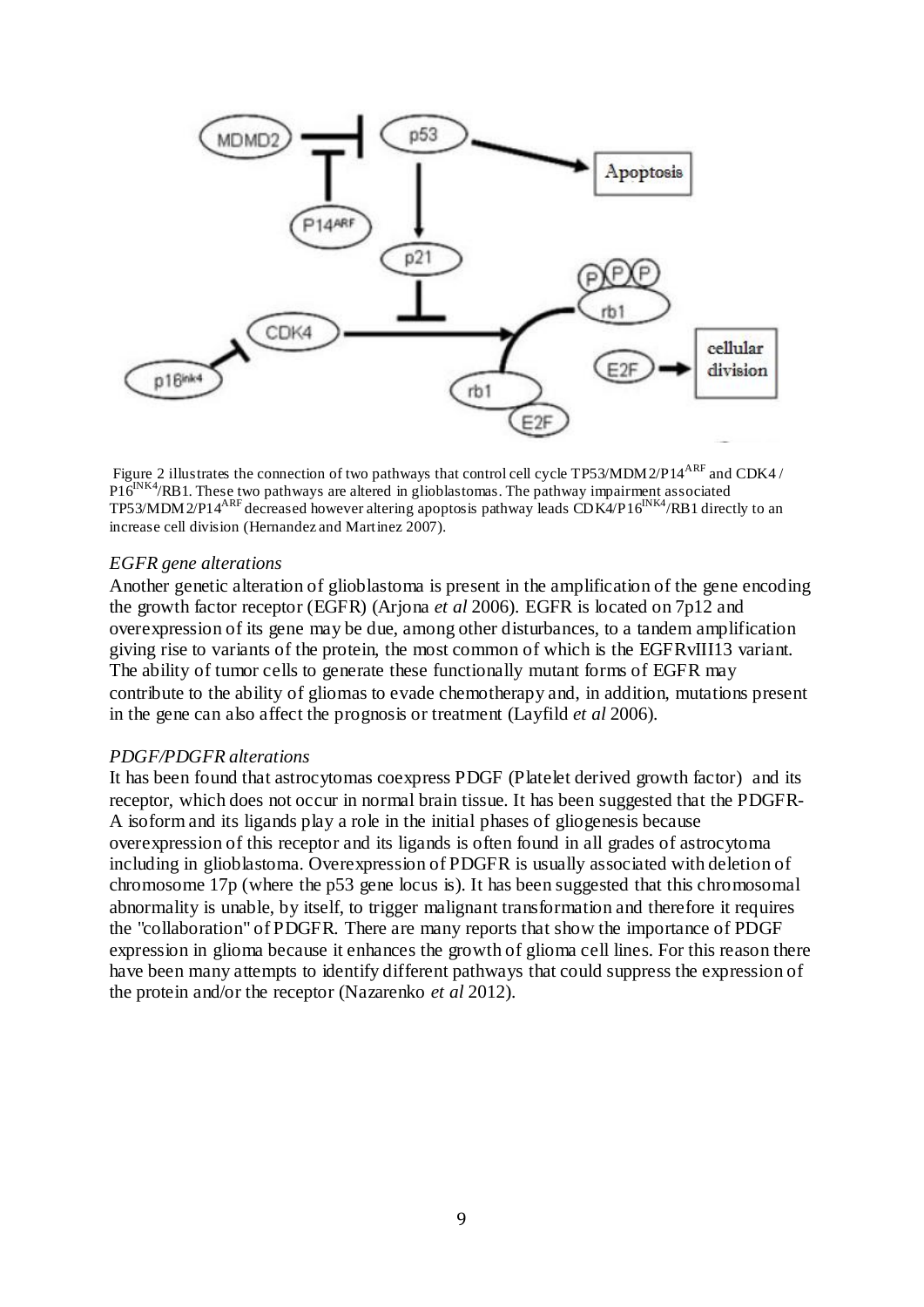#### **SOX PROTEINS**

Transcription factors in the SOX superfamily of proteins contain a high mobility group domain (HMG) and play an important role in a wide range of developmental processes. These genes also maintain the normal function of certain cells after birth. To carry out these roles, genes in the SOX family provide instructions for making proteins that bind to specific areas of DNA. By binding to regions of DNA near genes, SOX proteins help control the activity of those genes. There are 20 different *Sox* genes in mammals that are divided into eight groups (A-H) (Wegner and Stolt 2005, Bowles *et al* 2000). Mutations in these genes may lead to disorders that involve the abnormal development of tissues in which a particular *Sox* gene is expressed. As a result, the genetic disorders caused by *Sox* mutations typically have a wide variety of signs and symptoms.

### **SOX5 AND GLIOMA**

Subgroup SoxD contains *Sox5, Sox6* and *Sox13* that have been found to contribute to gliogenesis. *Sox5* has also been identified as a brain tumor locus (Btl) (Stolt *et al* 2006, Johansson *et al* 2004). *Sox5* has 15 exons and different splice variants give rise to different isoforms, such as long *(L-Sox5*) and short (*S-Sox5*) (Lefebvre et al. 1998, Tchougounova *et al*. 2009). It has also been shown that SOX5 can suppress PDGFB-induced glioma development in Ink4a-deficient mice (Tchougounova *et al* 2009). Proliferation of human glioma cells (HGCCs) cultured under stem cell conditions is inhibited when SOX5 is overexpressed, and there is a co-occurrence of SOX5 overexpression and PDGFRA amplifications particularly in the proneural subtype of gliomas.

### **AIM**

The initial aim of this project was to study the effects of overexpression of human *hs-Sox5* in glioma using cell lines derived from human glioma patients (HGCCs); cultured in stem cell conditions for the enrichment of glioma initiating cells (GICs). But because of problems with different plasmids and lack of time the aim was changed in to designing and constructing a hs-Sox5 lentiviral overexpression vector. The second aim of this project was to grow different glioma cell lines, some with low and some with high mRNA expression of *Sox5* and to perform western blot analysis, to check the protein concentration. The one with the lowest SOX5 protein concentration will then be used for future experiments.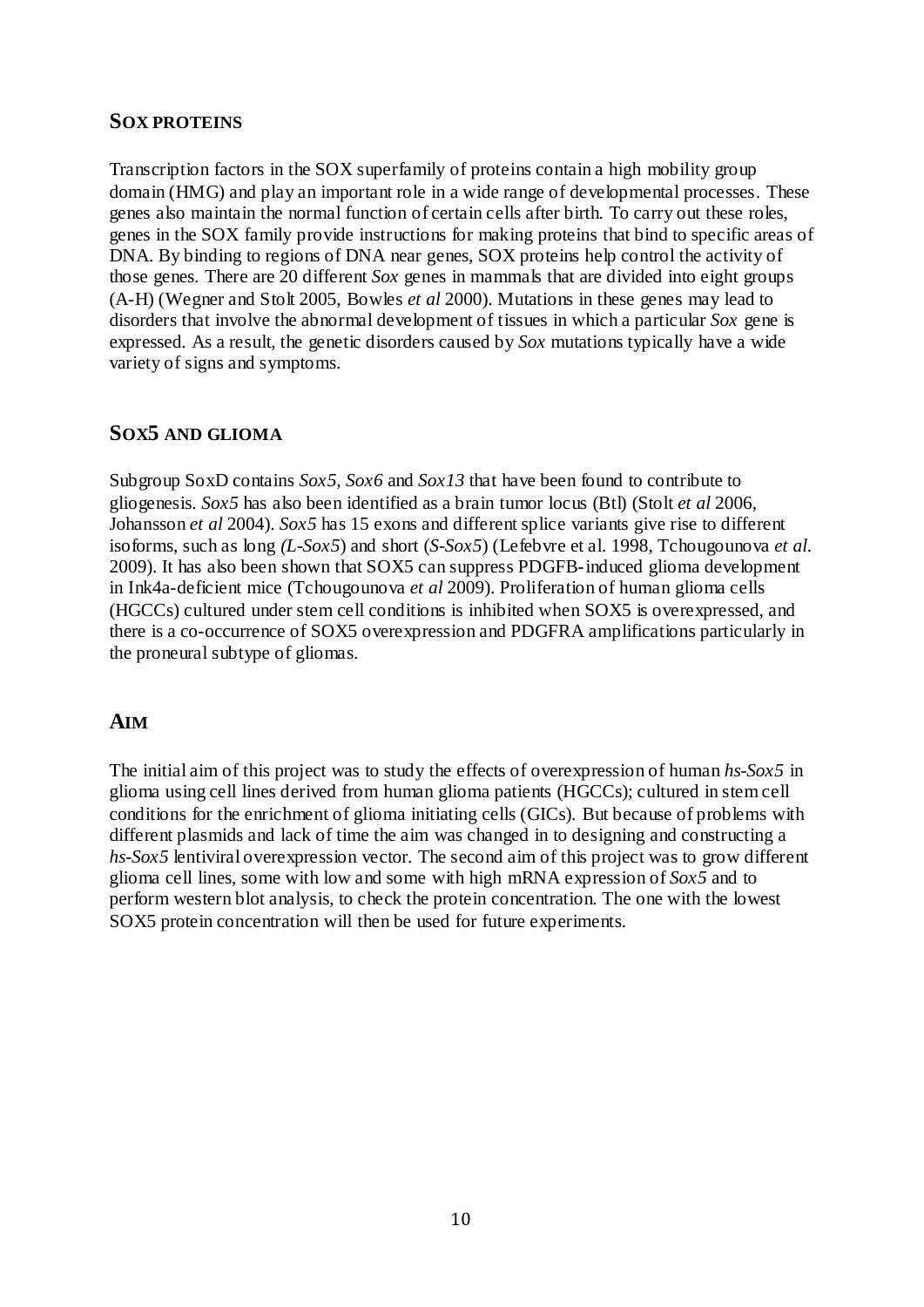## **Materials and methods**

## **1 HUMAN GLIOMA CELL CULTURE (HGCC)**

Five HGCC were grown in accordance with use for protein extraction. Cell expansion was carried out using complete GIC medium which contains: DMEM (dulbecco modified eagle medium)/F12 Glutamax (GIBCO) and neurobasal medium mixed 1:1 with addition of 1 % B27 (Invitrogen), 0,5 % N2 (Invitrogen), 1 % penicilin/streptomycin (Sigma) and 10 ng/ml of EGF (epidermal growth factor) and FGF2 (fibroblast growth factor 2) (Prepotech). Culture vessels were coated with laminin (Sigma) for 1 hour at 10 µg/ml prior to use. Cells were routinely grown to confluence, dissociated using accutase (Sigma) and then split 1:4. Medium was replaced every 3-4 days.

### **2 WESTERN BLOT**

#### *2.1 Protein extraction*

The protein extraction was done by scraping the cells into PBS, after which the cells were collected in an Eppendorf tube. The cells were centrifuged down at 4ºC for 5 min at 3000 rpm before adding lysis buffer (138 mM NaCl, 2 mM EDTA , 10 % Triton X-100, 10 mM Tris HCl pH 8, 0.5 % NP40) with protein inhibitors (57.4 mM PMSF, 100 % trasylol, 200 mM Na3VO4, 1M NaF, 1M ZnCl2) and incubated for 30 min on ice. It was important to maintain cold temperature from this step. Lysates were centrifuged for 15 min at 13000 x g at  $4^{\circ}$ C. The supernatant was collected into a fresh tube and store at -20 until use.

#### *2.2 Determination of protein concentration*

Protein concentrations were determined using the Pierce BCA protein Assay Kit (Thermo scientific).The Roti-Quant Bradford reagent was used for the determination of protein concentration of the samples. BSA (25 to 2000 µg/ml) was used to obtain a standard curve for determination of the protein concentration of unknown samples. The cells lysates were diluted to 1:20 before determining the protein concentration. Quantification was performed by measuring the OD at 595 nm, using the standard curve feature of an Eppendorf BioPhotometer (Eppendorf, Germany).

#### *2.3 SDS-PAGE and Western*

Separation of proteins was performed by denaturing on a NuPage 3.8 Tris-acetate gel of 1.0 mm x 10 wells (Invitrogen). Samples were resuspended in running buffer (35ml MOPS buffer, 1.75 ml antioxidant in 665 ml purified water) and heated to 96°C for 5 min prior to loading. The gel was run in a SDS-PAGE running buffer for 1 hour at 200V. Gene Ruler prestained marker (Fermentas, Germany) was used as a protein molecular weight marker. For gel transfer, the iBlot Gel transfer system (Invitrogen) was used to place the gel onto a nitrocellulose membrane according to the manufacturer's protocol. Transfer was performed at 200 mA for 60 min. The presence of protein was checked with Ponceau staining (Sigma). Membranes were blocked in 5 % BSA in TBS-T 0.1 % for 1 hour on a shaker and then incubated with primary antibodies overnight at 4°C. Membranes were washed 4 times for 10 min in TBS-T 0.1 %. Then it was incubated with the secondary antibodies for 1 hour at RT and then it was washed 4 times with TBS-T 0.1 %. After brief incubation with ECL solution the luminescence was detected on X-ray films.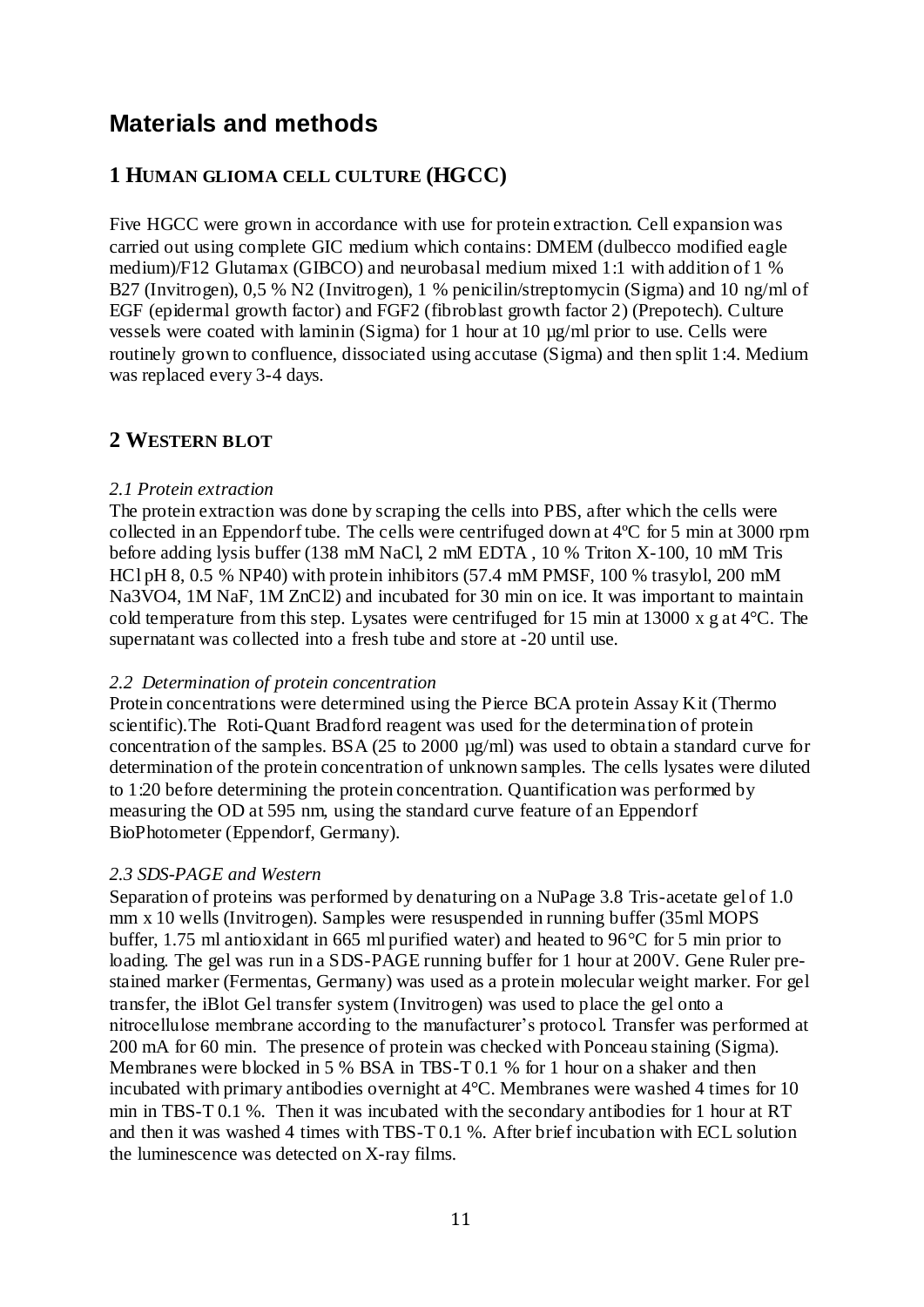## **3 AMPLIFICACION OF HS-SOX5**

In order to amplify the *hs-Sox5* gene, primers were designed to target the gene (see appendix).

Polymerase chain reaction cycle

Temperature settings; for initial denaturation were 5 min at 95°C; 25 cycles of denaturation (98 $\degree$ C for 10 min), annealing (60 $\degree$ C for 10 sec) and extension (68 $\degree$ C for 1 min 20sec), the final extension step was for 2 min at 72°C. The reaction mixture is shown in table 1.

| Volume µl |
|-----------|
|           |
|           |
| 0.5       |
| 0.4       |
| 0.75      |
| 0.75      |
| 10.6      |
|           |

Table 1 Polymerase chain reaction mixture

Three µl were taken from the PCR product and visualised on a 1 % agarose gel using TAE buffer and diluted in 6X DNA loading dye (Fermentas) before being loaded onto the gel. A 1 Kb DNA ladder (Fermentas) was used for size determination of the fragments.

## **4 CLONING OF THE HS-SOX5 INTO PENTR4 VECTOR TO CREATE AN ENTRY CLONE**

#### *4.1 Restriction digestion*

A digestion reaction was carried out for 15 min at 37°C. The reaction mixture is shown in table 2.

| Components    | Pentry4   | Hs-SOX5 pcr product |
|---------------|-----------|---------------------|
| <b>DNA</b>    | $4 \mu l$ | $10 \mu$            |
| HFSall        | $0.5 \mu$ | $0.5$ µl            |
| <b>HFNotI</b> | $0.5$ µl  | $0.5$ µl            |
| <b>BSA</b>    | $0.2 \mu$ | $0.2$ µl            |
| Buffer 4      | $2 \mu$   | $2 \mu l$           |
| ddH20         | $13 \mu$  | 7 µl                |
|               |           |                     |

Table 2 Restriction digestion reaction mixture

Note that all the components were from Biolab

#### *4.2 Gel electrophoresis and gel extraction*

The plasmid (pentr4 vector) and PCR products were visualized by 1 % agarose low melting temperature gel. The DNA samples were diluted in 6X DNA loading dye (Fermentas) before being loaded onto gel. A 1 kb DNA Ladder (Fermentas) was used for size determination of the fragments. After gel electrophoresis, the gel was purified using the Qiaquick gel extraction Kit (Qiagen) according to the manufacture's protocol.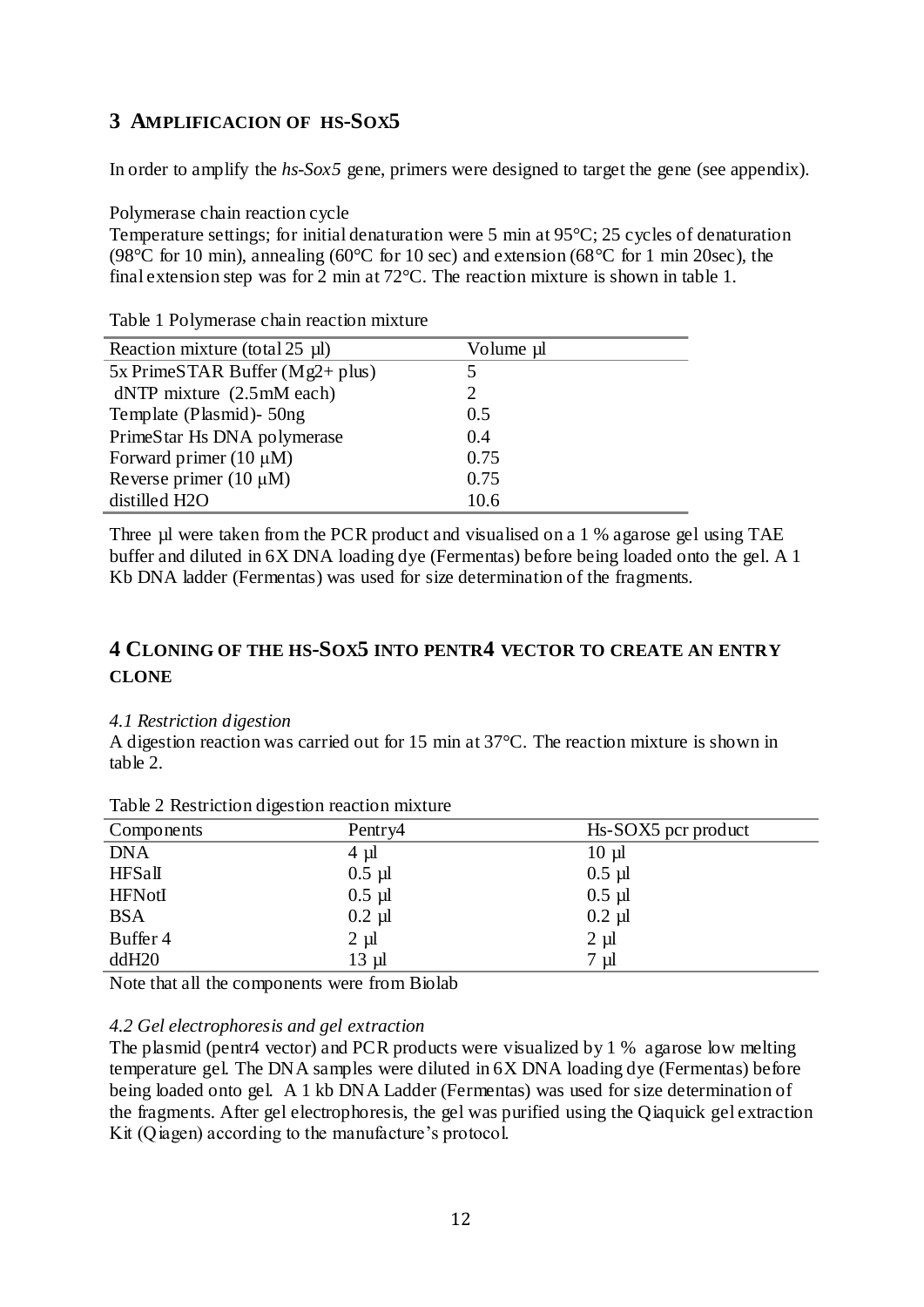#### *4.3 Ligation reaction*

The ligation reaction was carried out in order to create an entry clone which had the hs-SOX5 inserted in the pentr4 vector. The molar ratio of the vector and plasmid was 1:3. Thereafter the mixture of all reagents (Table 3), the sample and control mixture were incubated in a 16°C water bath overnight.

| Components              | Sample    | Control                  |
|-------------------------|-----------|--------------------------|
| Vector                  | $2 \mu l$ | -ul                      |
| Insert                  | $8.6 \mu$ | $\overline{\phantom{m}}$ |
| 5X T4 DNA ligase buffer | $1.5 \mu$ | $1.5 \mu$                |
| T4 DNA ligase           | $0.5 \mu$ | $0.5$ µl                 |
| Sterile water           | $3.4 \mu$ | $12 \mu$                 |

|  | Table 3 ligation reaction mixture |  |  |
|--|-----------------------------------|--|--|
|--|-----------------------------------|--|--|

#### *4.4 Tranformation*

The sample and control ligation from the reaction shown in 4.3 were transformed into E.coli sbtl3 by the One Shot method for chemically competent cells (Invitrogen). Five μl of each ligation reaction (control and sample) was added into one vial of One Shot Stbl3 chemically competent E. coli. This reaction was kept on ice for 30 min and then subjected to a heat shock for 30 seconds at 42°C. After this the suspension was immediately transferred on ice for 2 min. After the treatment bacteria cells were mixed with 250 μl of SOC medium (15544-034, Invitrogen) and incubated at 37°C in shaker for 1 hour. The transformation mixture was placed and streaked onto kanamycin 50 µg/ml containing agar plates, and incubated overnight at 37°C. Single colonies were observed next day and used for culture.

#### *4.5 Plasmid preparation and restriction digestion*

Single colonies were picked from the LB agar plate and used to inoculate two starter cultures of 5 ml LB medium containing 50 µg/ml kanamycin. Cultures were incubated overnight with gentle shaking at 37°C. Following incubation the bacteria cells were harvested by centrifugation at 4000 g for 15 min at 4°C. All further purification steps were performed using the Quiaprep Spin Miniprep Kit (Qiagen) according to the manufacturer's directions. DNA was dissolved in dH2O and the concentration was measured using NanoDrop® ND-1000 spectrophotometer (Thermo Scientific).

Five µl of the purified plasmid (pentr4-hsSox5) were taken and digested with 1 µl of XmnI enzyme and to the mixture we also added 2 µl of Buffer 4, 0.2 ul of BSA and 12 µl of dH2O. The reaction mixture was incubated overnight at 37ºC and run on a 1 % agarose gel.

#### *4.6 Polymerase chain reaction of the entry clone*

Temperature settings were carried out as described in 3, the components used in the mixture are shown in table 4. The PCR product was run in 1 % agarose gel.

| $100 \times 71$ CIN HILATURE                          |           |
|-------------------------------------------------------|-----------|
| Reaction mixture (total 50 µl)                        | Volume µl |
| $5x$ PrimeSTAR Buffer (Mg2+ plus)                     |           |
| $dNTP$ mixture $(2.5 \text{m} \text{M} \text{ each})$ | 1.5       |
| Template (Plasmid) - 50ng                             |           |
| PrimeStar Hs DNA polymerase                           | 0.5       |
| Forward primer $(10 \mu M)$                           | 1.5       |
| Reverse primer $(10 \mu M)$                           | 1.5       |
| distilled H2O                                         | 39.5      |
|                                                       |           |

#### Table 4 PCR mixture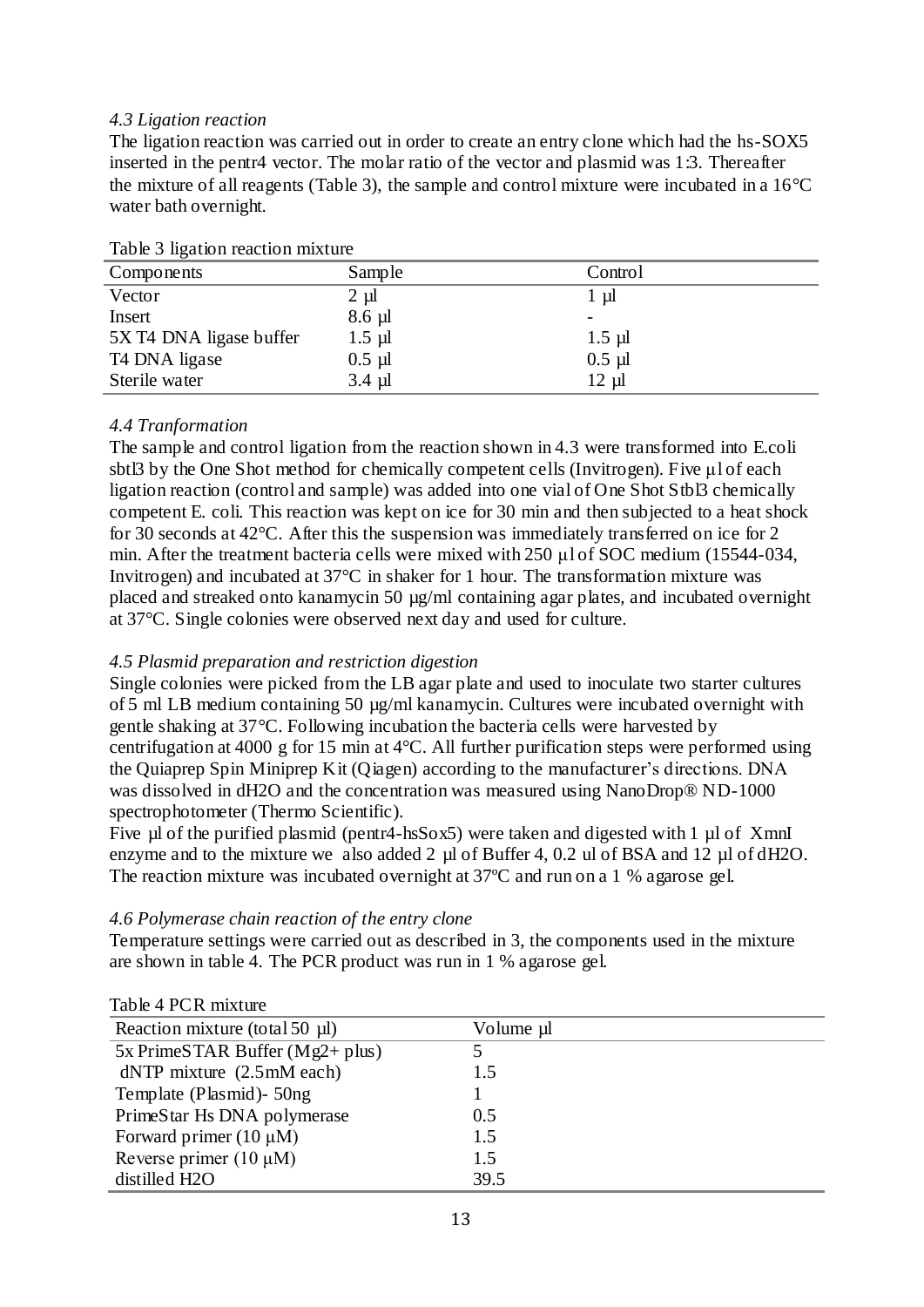## **5 CREATION OF AN EXPRESSION CLONE USING THE LR RECOMBINATION REACTION**

A LR recombination reaction was carried out using the pLenti 6.3/TO/V5/Dest as the destination vector and the pEntr-gus control vector.

After that the components were mixed (Table 5), we added 2 µl of Gateway LR Clonase II plus enzyme mix to each of the recombination reactions and incubated at 25°C overnight. Thereafter we added 1 µl of the Proteinase K solution to each recombination reaction and incubated for 10 min at 37°C, after the incubation we preceded to transformation in E. coli stbl3 competent cells. All following steps were performed as described in 4.4 but instead of kanamycin we added ampicilin 100 µg/ml.

| Tuble 5 Erviceonibiliation reaction imature |        |                          |  |
|---------------------------------------------|--------|--------------------------|--|
| Component                                   | Sample | Control                  |  |
| Entry clone (50 ng/reaction)                | l ul   | $\overline{\phantom{0}}$ |  |
| Destination vector $(150)$ ng/reation) 1 µl |        | $1 \mu l$                |  |
| pEntr- gus $(50 \text{ ng}/ \text{ \mu l})$ |        | $1 \mu l$                |  |
| TE buffer, ph 8.0                           | 4 ul   | 4 ul                     |  |

Table 5 LR recombination reaction mixture

#### *5.1 Colony PCR*

The colony PCR was performed on 7 colonies. Temperature settings were initial denaturation for 5 min at 95 °C; 25 cycles of denaturation (98 °C for 10 min), annealing (60 °C for 10 sec) and extension (68°C for 1 min 20sec), final extension step was for 2 min at 72°C.

|  | Table 6 PCR reaction mixture |  |
|--|------------------------------|--|
|  |                              |  |

| Components                 | Volume    |
|----------------------------|-----------|
| KAPA2G Fast Genotyping Mix | $5 \mu l$ |
| Forward primer CMV         | $0.25$ µl |
| Reverse primer V5          | $0.25$ µl |
| dH2O                       | $4.5$ µl  |

The PCR product was run on 1 % agarose gel electrophoresis, following steps were performed as described in 5. We took three positive colonies and grown in 5 ml LB medium with 100 µg/ml ampicilin and incubated overnight. The next day the cultures were spin it down for 12 min at 4000g 4ºC. All further purification steps were performed using the Quiaprep Spin Miniprep Kit (Qiagen) according to the manufacturer's directions. DNA was dissolved in dH2O and the concentration was measured using a NanoDrop® ND-1000 spectrophotometer (Thermo Scientific, USA).

## **6 GENEART SITE-DIRECTED MUTAGENESIS (SDM) (INVITROGEN)**

The V5 epitope of our expression clone had a stop codon that did not permit the translation of the V5 tag. In accordance to express the V5 tag it was added an AC nucleotide by using the site directed mutagenesis method (SDM). With the SDM method it could be inserted the two nucleotides that it was needed to translate our entire sequence.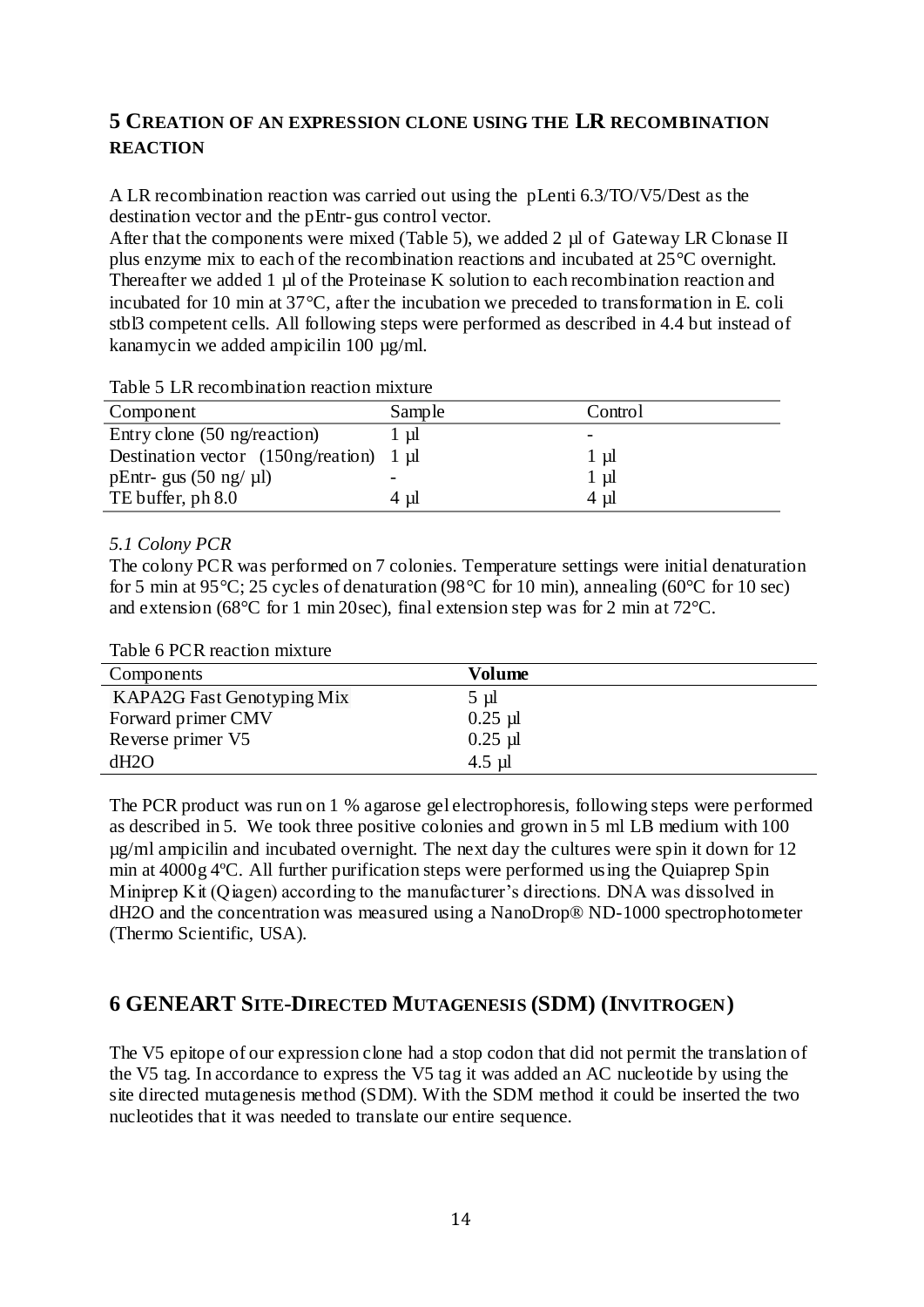#### *6.1 Methylation and mutagenesis reaction*

The plasmid must first be methylated and amplify by PCR with primers containing the desired mutation (see appendix).

#### *6.1.1 PCR*

Temperature settings were methylation of the plasmid for 20 min at 37ºC, initial denaturation for 2 min at 94 °C; 18 cycles of denaturation (94 °C for 20 sec), annealing (57 °C for 30 sec) and extension (68°C for 1 min 30 sec), final extension step was for 5 min at 68°C. The reaction mixture is shown in table 7. Five µl of the PCR product was analyse in 0.8 % agarose gel.

| Component                                   | Volume µl |
|---------------------------------------------|-----------|
| 10X AccuPrime Pfx reaction mix              | 5.0       |
| 10X Enhancer                                | 5.0       |
| Primer mix $(10 \mu M$ each)                | 1.5       |
| Plasmid DNA $(20 \text{ ng/µl})$            |           |
| DNA Methylase $(4U/µl)$                     | 1.0       |
| 25X SAM                                     | 2.0       |
| AccuPrime Pfx $(2.5 \text{ U/}\mu\text{I})$ | 0.4       |
| PCRWater                                    | 35.1      |

Table 7 Polymerase chain reaction mixture

A recombination reaction was performed to enhance the colony output.

After all components were mixed (Table 8), the recombination reaction was incubated at RT for 10 min. The reaction was stopped by adding 1  $\mu$  0.5 M of EDTA and was continued immediately to transformation into E. coli stbl3 competent cells. All following steps were performed as described in 4.4. The E. coli sbtl3 cells have the MrBC endonuclease which digest the methylated plasmid so that the cells with the non-methylated plasmid which have the desired mutation are the ones that survived.

Table 8 Recombination reaction mixture

| Component          | Volume µl |
|--------------------|-----------|
| 5X reaction buffer |           |
| <b>PCR</b> water   |           |
| PCR product        |           |
| 10X enzyme mix     |           |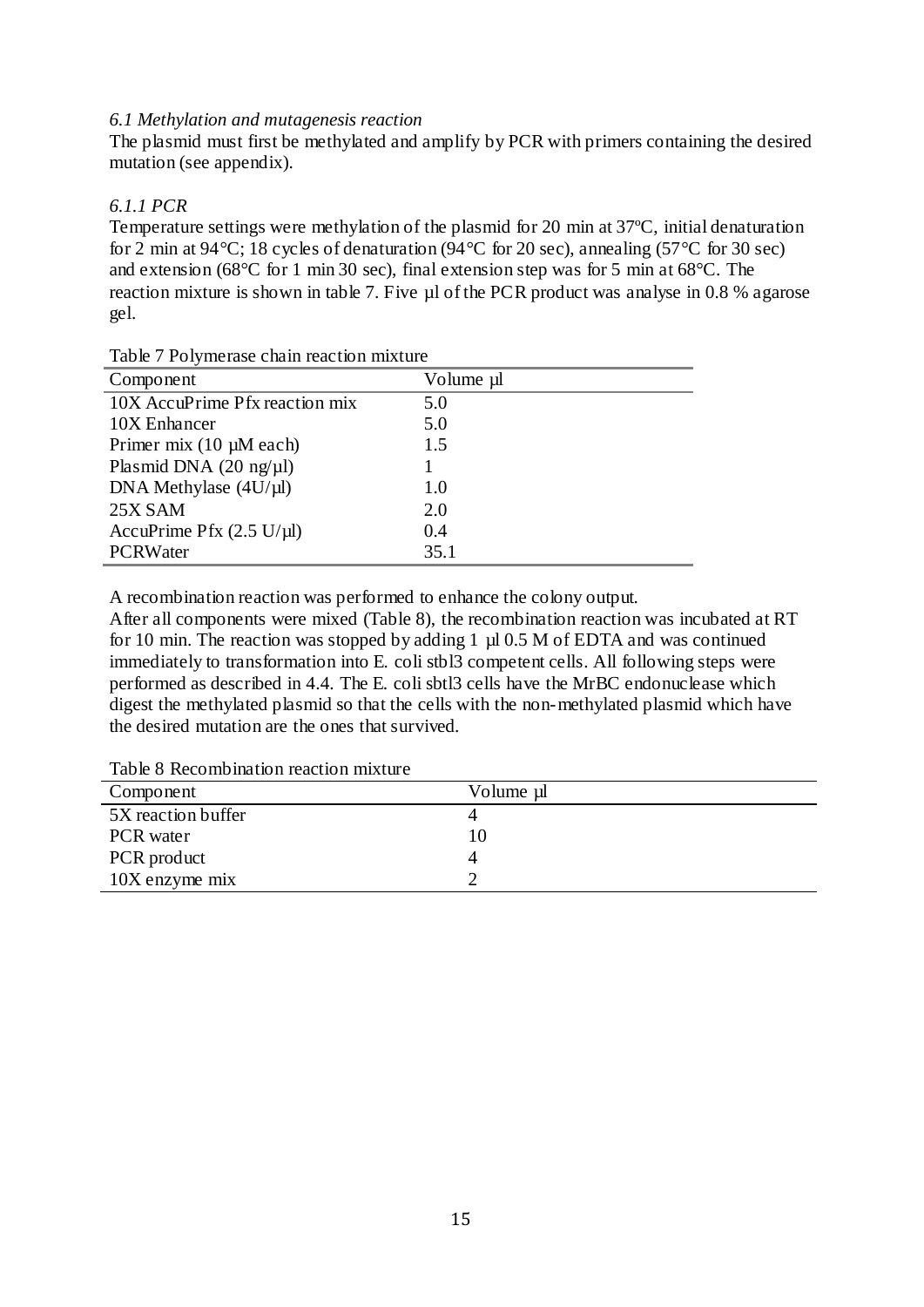## **RESULTS AND DISCUSSION**

### **1 WESTERN BLOT**

To performed western blot we used 5 different cell lines of which two had low mRNA expression levels and the other three had high mRNA expression (see appendix). We wanted to know which cell line had the lowest expression of the SOX5 to further use it for transfection with the sox5 gene and study overexpression of the gene in glioma cell line.



Figure 1 shows the Sox5 protein concentration of five different cell lines. The proteins were separated by SDS-PAGE and then they were transferred into a nitrocellulose membrane. The membrane was incubated with the first antibody ms-So  $\sigma$  (1:1000) then it was incubated with the second antibody  $\Box$ -ms-HRP (1:2000) and as a blocking solution 5% BSA. SOX5 protein has a molecular mass of 41.99 kDa

Western blot was used to confirm if the mRNA expression was in accordance with the protein concentration of SOX5 in the different cell lines According to the results, the protein concentrations agree with the mRNA expression of the cell lines used in this experiment. The cell line U3031 is the one that shows the lowest protein expression and therefore the one that is more susceptible to study the overexpression of SOX5. We used different dilutions because the concentration of the extracted lysate was not sufficient and it was not possible to extract more because of time issue. The western blot can be improve in the future by using another blocking solution like milk so that one does not get not specific bands and also tried different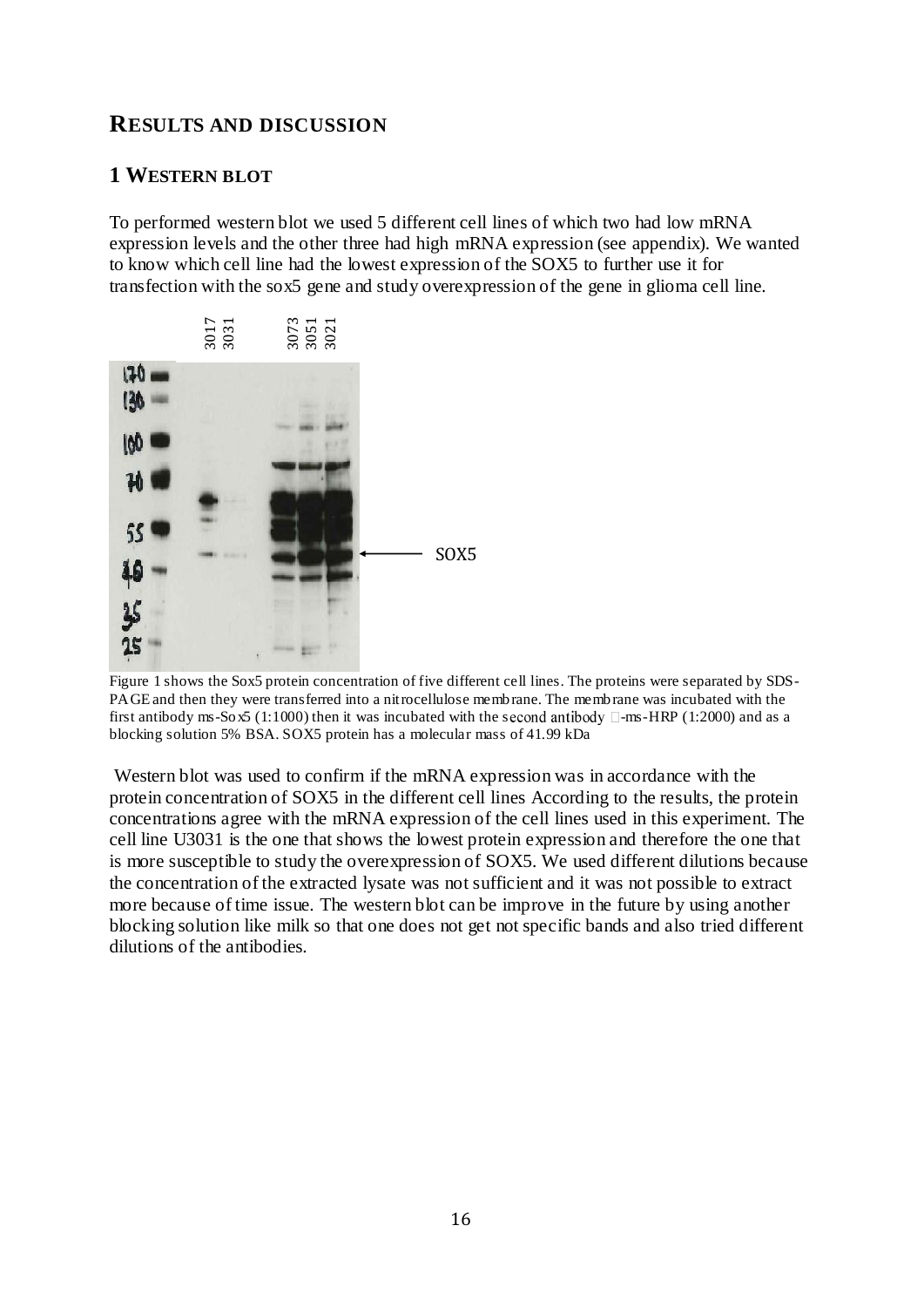### **2 SCHEMATIC OVERVIEW OF THE LENTIVIRAL SYSTEM**



Note: The *ccdB* gene gives negative selection of the plasmid.

#### **3 VERIFICATION OF THE AMPLIFICATION OF HS-SOX5**

PCR was performed to amplify the *hs-Sox5* gene. The PCR was performed using gene specific primers (see appendix), and the PCR product was analyzed on a 1 % agarose gel together with a 1kb DNA ladder to see the fragment size. The results from the PCR showed the amplified *hs-Sox5* gene (Figure 2). According to the used DNA ladder, the *hs-Sox5* gene has the expected size of around 1131 base pairs.



Figur 2 PCR product use to amplifiy hs-Sox5 gene using the Hu s-Sox5 Sall forward primer and the Hu s-Sox5\_NotI reverse primer. Four ul of the PCR were run onto 1 % agarose gel Lane1: 1kb DNA ladder (bp) and Lane 2-6: amplified *hs-Sox5*.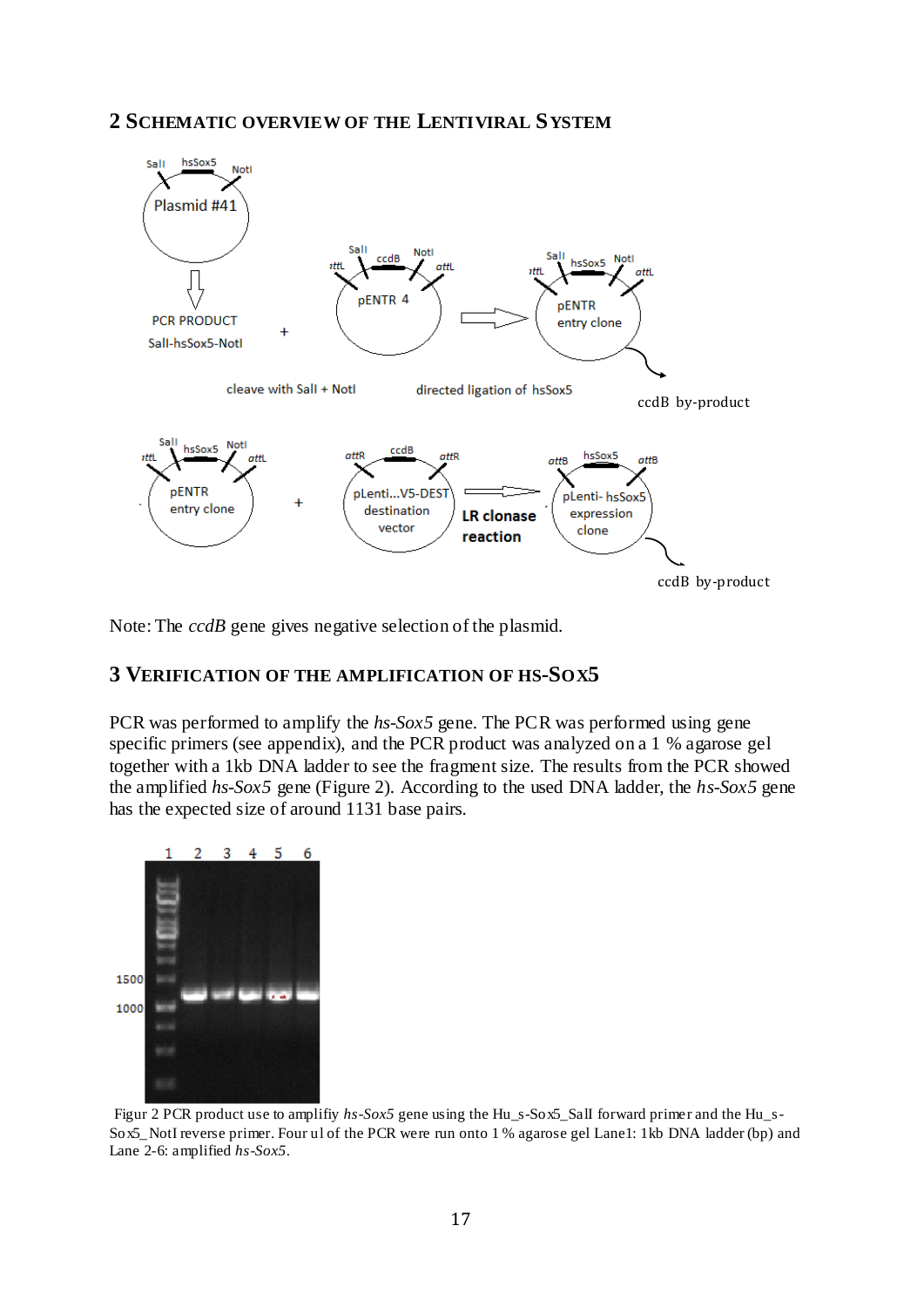#### **4 CONSTRUCTION OF THE PENTRY VECTOR**

The amplified PCR product and the pentr4 vector were digested with HFNotI and HFSalI restriction digestion enzymes. The reactions were loaded on 0.8 % low melting agarose gel (Figure 3). A positive digestion of the pEntry4 gives 1486 and 2271 bp meanwhile hsSox5 1131 bp.



Figur 3 The restriction digestion of the pEntry 4 vector and *hs-Sox5* gene using HFNotI and HFSalI enzyme. Lane 1 pentry4 vector, Lane 2 1Kb DNA ladder and Lane 3 *hs-Sox5* gene.

The PCR product and the pentr4 vector were extracted from the gel and ligated. Following the ligation, the vector was transformed into E. coli stbl3 competent cells. Selection of positive transformed cells was done making use of the kanamycin resistance. A restriction enzyme digestion was conducted using XmnI enzyme to verify the existence of the vector. The expected fragments sizes were 538 and 2871 bp



Figure 4 XmnI was used to digest the pentr4-hsSox5 plasmid to confirm that a positive ligation had occurred to yield a positive entry clone. A 1% agarose gel was used to detect DNA digestion products with the size of 538 and 2871 bp. Lane1: 1 kb DNA ladder (bp); Lane 2-7: digested entry clone.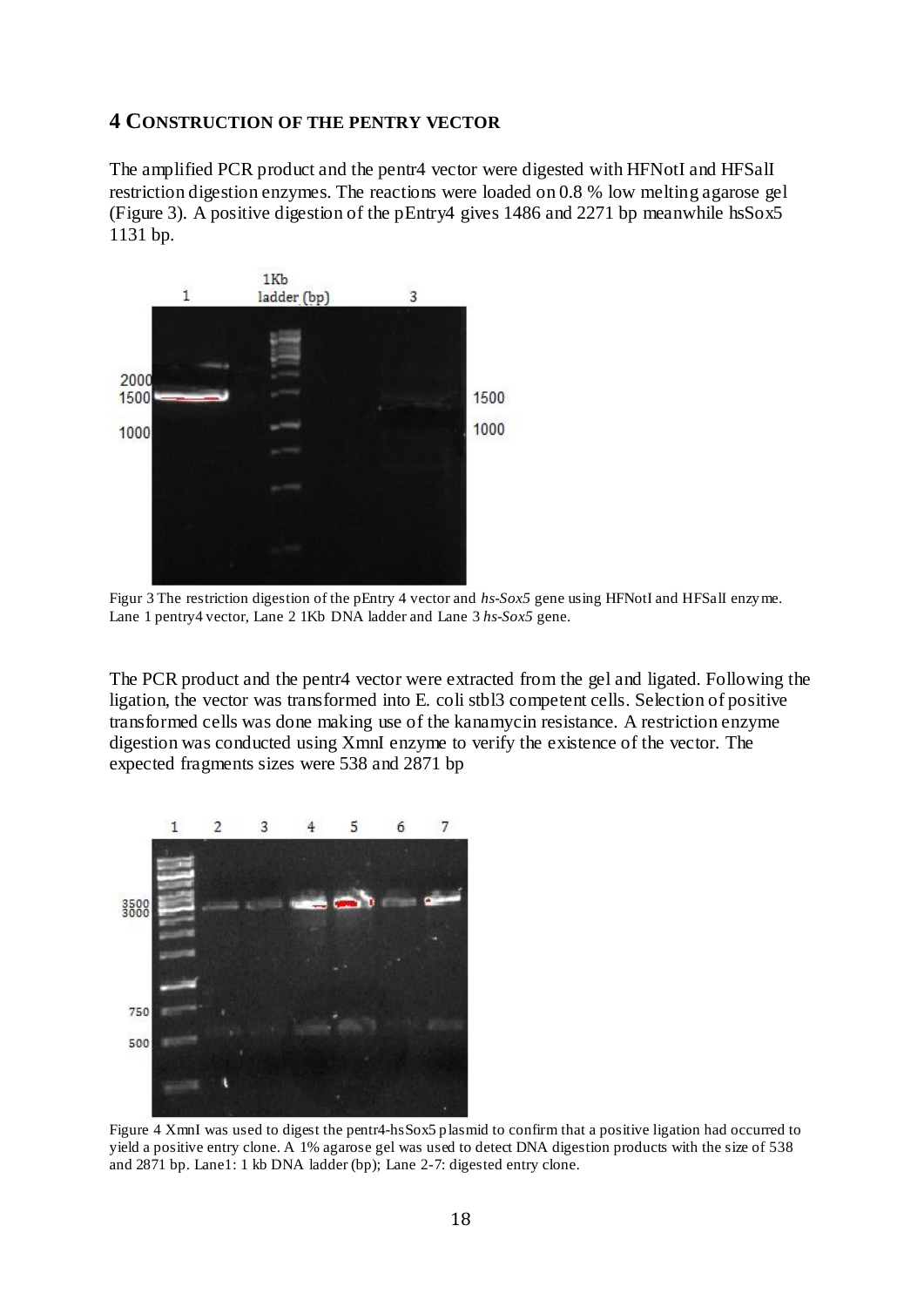Construction of the pEntry vector containing the *hs-Sox5* gene was further confirmed by PCR using specific primers (see appendix) that targeted the gene. According to the restriction digestion result (Figure 4), sample 3, 4 and 6 were chosen for the PCR reaction. All three samples gave a positive insertion of the *hs-Sox5* gene (Figure 5).



Figure 5 PCR product used to confirm the existence of the *hs-Sox5* gene into the pEntr4 vector using Hu\_s-Sox5\_SalI forward primer and the Hu\_s-Sox5\_NotI reverse primer. Four ul of the PCR were run onto 1 % agarose gel Lane1: 1Kb DNA ladder (bp) and Lane 2-4: amplified hs-Sox5. A positive amplified gene gives 1131 bp.

#### **5 CONSTRUCTION OF THE EXPRESSION CLONE**

The positive entry clone was use to create an expression clone in which the *hs-Sox5* was inserted in an appropriate destination vector in this case it was pLenti6.3/TO/V5-Dest. To confirm the cloning of the *hs-Sox5* into the destination vector a PCR was conducted to verify the integrity of the *hs-Sox5* gene into the vector and to confirm the orientation of ligation using one primer targeting the gene and the other primer targeting the vector (see appendix).



Figure 7 PCR product used to confirm the existence of the *hs-Sox5* gene in the expression clone using the CMV forward primer and the V5 reverse primer. Four ul of the PCR were run onto 1 % agarose gel to check the present of the gene. Lane 1: 1 kb DNA ladder (bp), Lane 2-5: positive amplified fragment (1314bp)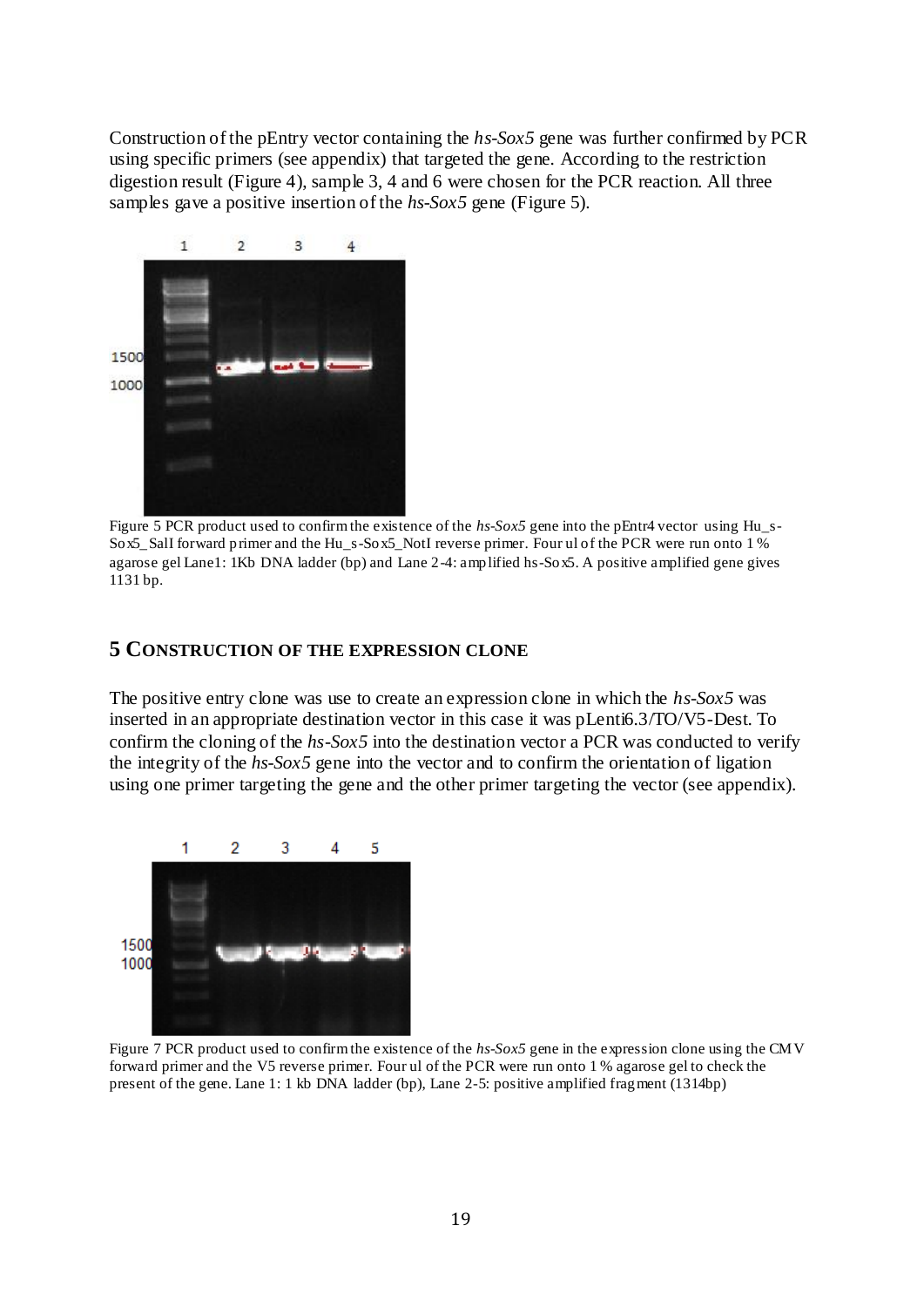XmnI was used to digest the expression clone to confirm that right recombination had occurred between the pLenti6.3 vector and the *hs-Sox5* gene. A 1% agarose gel was used to detect DNA digestion products with the size of 538, 1950, 2518 and 3872 bp.



Figure 6 XmnI was used to digest the pLenti6.3-hsSox5 to confirm the creation of a positive expression vector. A 1 % agarose gel was used to detect the DNA digestion products with the size of 538, 1950, 2518 and 3872 bp. Lane 1: 1 kb DNA ladder (bp); Lane 2: negative expression clone; Lane 3-5: positive expression clone.

The *hs*-*Sox5* gene was successfully integrated into pEntr4 vector. However, there were some problems with the construction of the expression clone. After the transformation into E.coli sbtl3 competent cells, I got no growth in some plates and non-ampicilin bacterial grow in others. It could be possible that the transformation worked but the growth of ampicilin nonresistant bacteria might overgrow the real transformants. To improve transformation efficiency, the plates were let to growth in less time around 16 h. After this change it was possible to get positive clones but still with growth of ampicilin resistant colonies. Another way in which this could be avoided could be by using not only ampicilin but also chloramphenicol as an additional selection of the plasmid.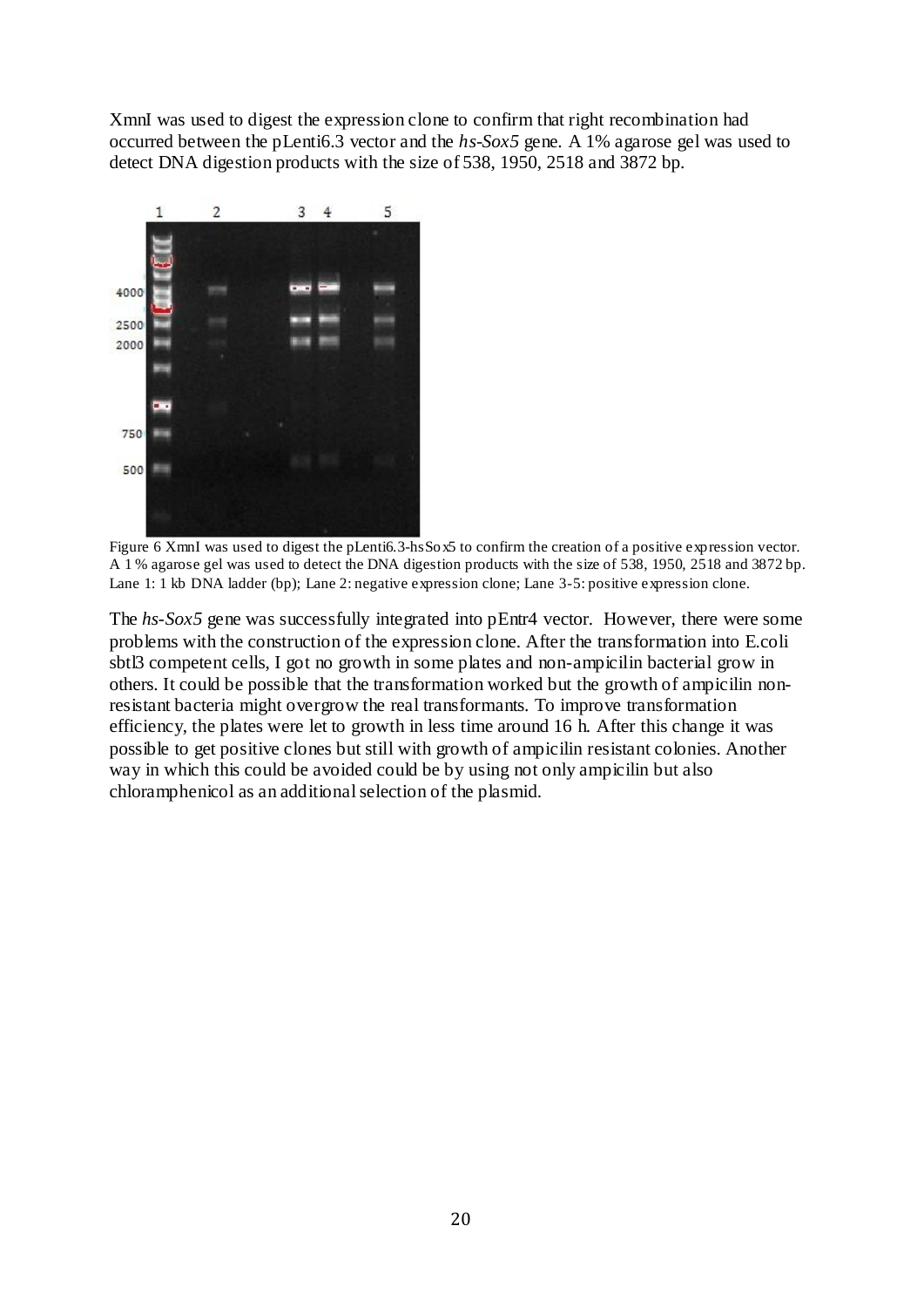## **FUTURE PERSPECTIVES**

The pLenti\_ Hs\_s-Sox5 will be co-transfected with the viral packaging mix into the 293F producer cell lines. The viral supernatant containing the pLenti\_ Hs\_s-SOX5 is then harvested and used to infect the HGCCs. The Lentiviral vector is then going to be used to infect the human glioma cell to further analyse the overexpression of the *Sox5* gene in cell proliferation, colony forming ability, self-renewal, apoptosis, senescence and in vivo tumorigenesis by comparing to control infected HGCCs.

## **ACKNOWLEDGEMENTS**

I would like to thank to my supervisor Lene Uhrbom for giving me the opportunity to do my master thesis in her lab and for helping me with her comments in writing my report. I also want to thank to my co-supervisor Smitha Sreedharan for teaching me all the lab techniques and also for helping me with the writing and presentation of my thesis. I would also thank to all the people in the neuro-oncology group at Rudbeck Laboratory and all master students that worked there during this time.

Finally I want to dedicate this work to my husband Felipe for all his support, patient and love during all my study years and to our beautiful son Gustavo.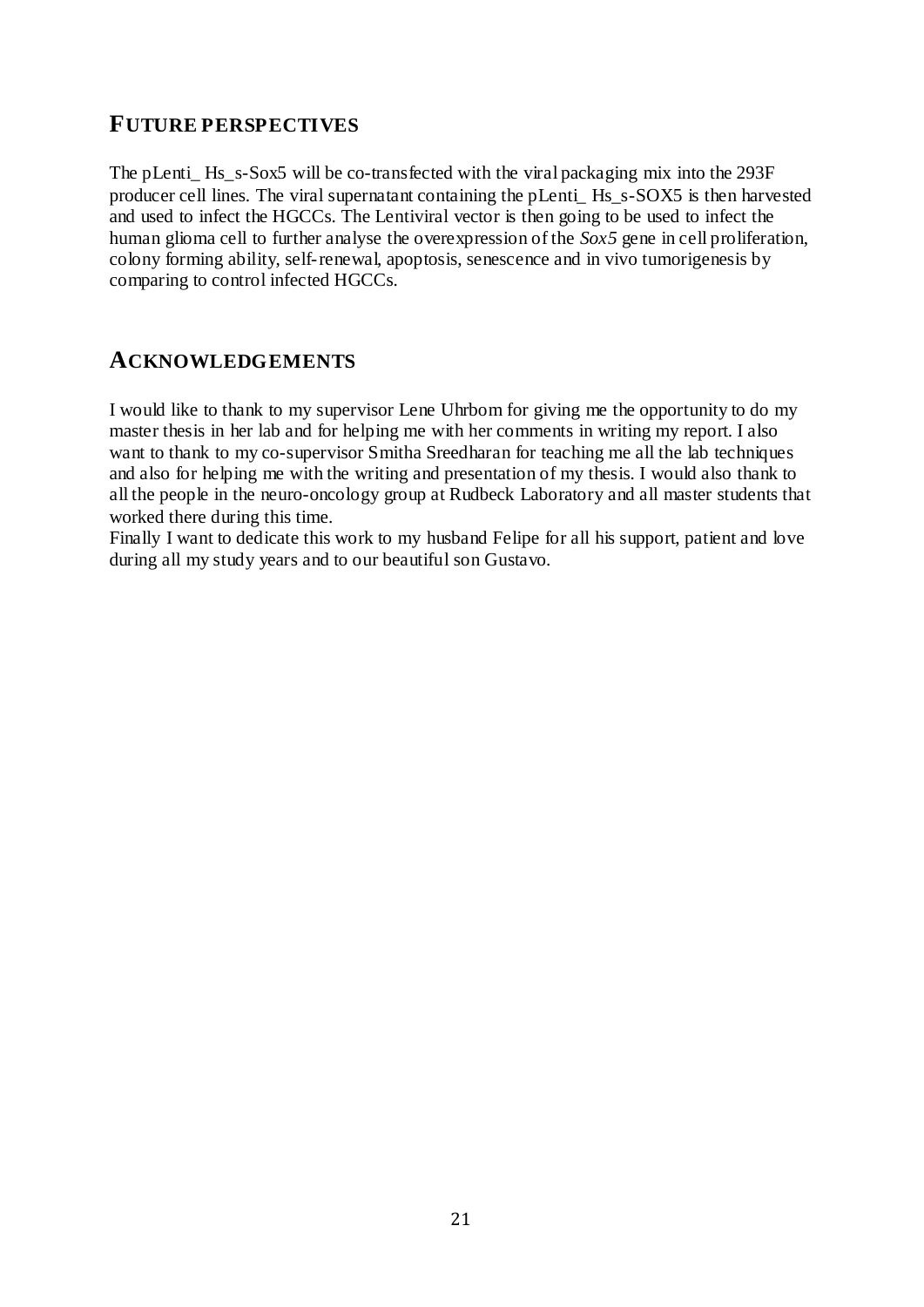## **REFERENCES**

Amundson SA, Myers TG, Fornace AJ Jr. 1998. Roles for p53 in growth arrest and apoptosis: putting on the brakes after genotoxic stress. Oncogene. **17**: 3287-3299.

Arjona D, Bello MJ, Rey JA. 2006. EGFR intragenic loss and gene amplification in astrocytic gliomas. Cancer Genet Cytogenet. **164**: 39-43.

Biernat W, Kleihues P, Yonekawa Y, Ohgaki H. 1997. Amplification and overexpression of MDM2 in primary (de novo) glioblastomas. J Neuropathol Exp Neurol. **56**: 180-185.

Boije M. 2011. Investigations of Proneural Glioblastoma to Identify Novel Therapeutic Targets. Acta Universitatis Upsaliensis.

Bowles J, Schepers G, Koopman P. 2000. Phylogeny of the SOX Family of Developmental Transcription Factors Based on Sequence and Structural Indicators. Developmental Biology **227**: 239–255.

Buckner JC, Brown PD, O'Neill BP, Meyer FB, Wetmore CJ, Uhm JH. 2007. Central nervous system tumors. Mayo Clin Proc. ;**82**:1271-1286.

Burns KL, Ueki K, Jhung SL, Koh J, Louis DN.1998. Molecular genetic correlates of p16, cdk4, and pRb immunohistochemistry in glioblastomas. J Neuropathol Exp Neurol. **57**: 122- 130.

Demuth T, Berens ME. 2004. Molecular mechanisms of glioma cell migration and invasion. J Neurooncol. **70**: 217-228.

Deorah S, Lynch CF, Sibenaller ZA, Ryken TC. 2006. Trends in Brain Cancer Incidence and Survival in the United States: Surveillance, Epidemiology, and End Results Program, 1973 to 2001. Neurosurg Focus. 20:E3**.**

Hernandez and Martinez. 2007. Molecular biology of glioblastomas. Neuro **16:**1130-1473.

Jiang Y and Uhrbom L. 2012. On the origin of glioma. Upsala J Med Sci 1-9.

Johansson FK, Brodd J, Eklöf C, Ferletta M, Hesselager G, Tiger C-F, Uhrbom L, Westermark B. 2004. Identification of candidate cancer-causing genes in mouse brain tumors by retroviral tagging. PNAS **101**: 11334–11337.

Kleihues P, Louis DN, Scheithauer BW, Rorke LB, Reifenberger G, Burger PC, Cavenee, WK. 2002. The WHO classification of tumors of the nervous system. J Neuropathol Exp Neurol. **61**: 215-225.

Koichi Ichimura, Bondesson Bolin M, Goike HM, Schmidt EE, Moshref A, Collins VP. 2000. Deregulation of the p14ARF/MDM2/p53 Pathway is a Prerequisite for Human Astrocytic Gliomas with G1-S Transition Control Gene Abnormalities. Cancer research. **60**: 417-424.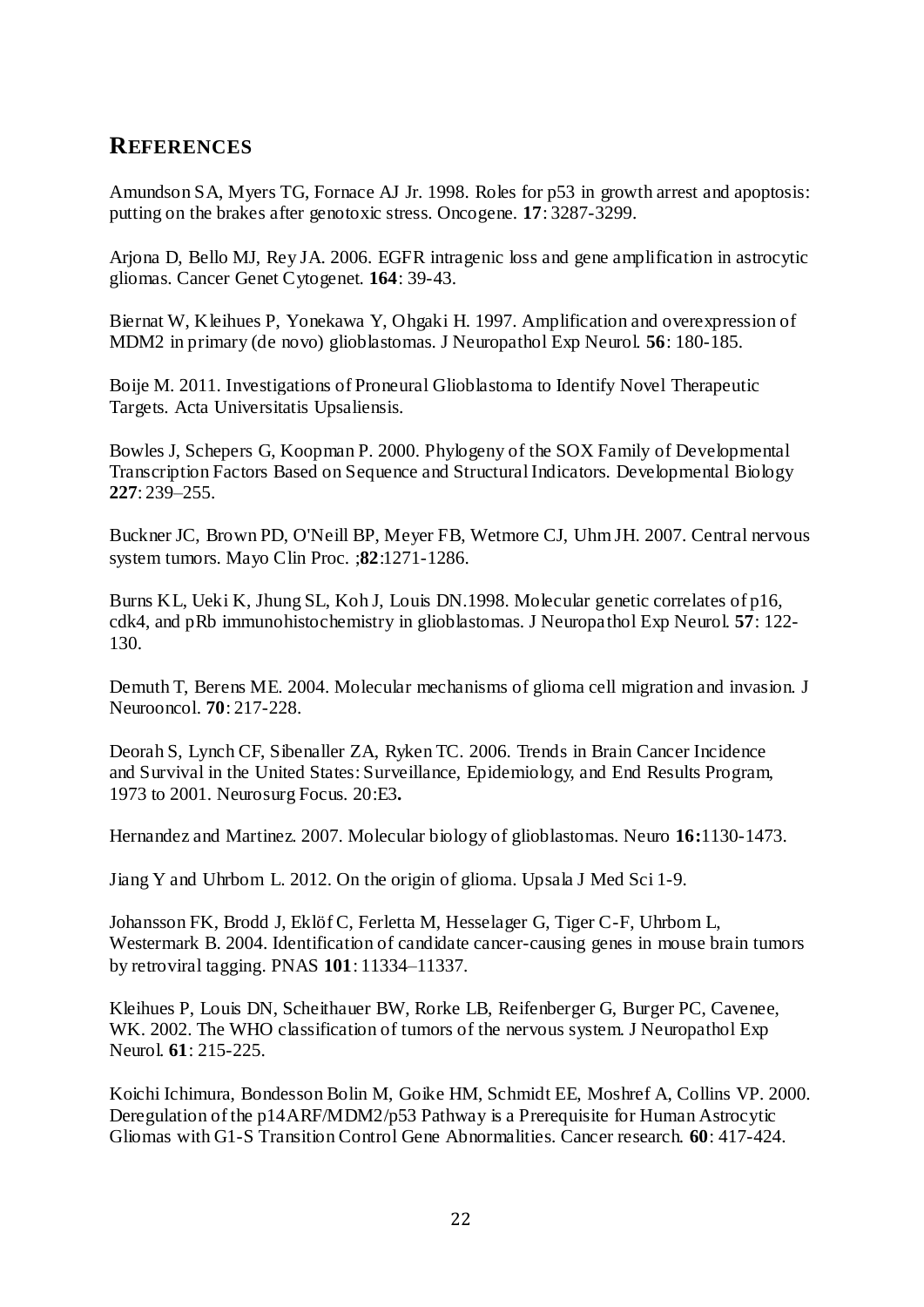Layfield LJ, Willmore C, Tripp S, Jones C, Jensen RL. 2006. Epidermal growth factor receptor gene amplification and protein expression in glioblastoma multiforme: prognostic significance and relationship to other prognostic factors. Appl Immunohistochem Mol Morphol. **14**: 91-96.

Lefebvre V, Li Pand, de Crombrugghe B. 1998. A new long form of Sox5 (L-Sox5), Sox6 and Sox9 are coexpressed in chondrogenesis and cooperatively activate the type II collagen gene. The EMBO Journal **17**: 5718–5733.

Louis DN, Ohgaki H, Wiestler OD, Cavenee WK, Burger PC, Jouvet A, Scheithauer BW, Kleihues P. 2007. The 2007 WHO Classification of Tumours of the Central Nervous System. Acta Neuropath **114** :97–109.

Mollenhauer J, Wiemann S, Scheurlen W, Korn B, Hayashi Y, Wilgenbus K, von Deimling A, Poustka A. 1997. DMBT1, a new member of the SRCR superfamily, on chromosome 10q25.3-26.1 is deleted in malignant brain tumours. Nat Genet. **17**: 32-39.

Nazarenko I, Hede SM, He X, Hedrén A, Thompson J, Lindström MS, Nistér M. 2012. PDGF and PDGF receptors in glioma. Upsala J Med Sci. **117**: 99–112.

Ohgaki, H, Dessen, P, Jourde, B, et al. 2004.Genetic pathways to glioblastoma: a populationbased study. Cancer Res. **64**: 6892-6899.

Parsons DW, Jones S, Zhang X, Lin JC, Leary RJ, Angenendt P, Mankoo P, Carter H, Siu I-M, Gallia GL, Olivi A, McLendon R, Rasheed BA, Keir S, Nikolskaya T, Nikolsky Y, Busam DA, Tekleab H, Diaz LA Jr, Hartigan J, Smith DR, Strausberg RL, Marie SKN, Shinjo SMO, Yan H, Riggins GJ, Bigner DD, Karchin R, Papadopoulos N, Parmigiani G, Vogelstein B, Velculescu VE and Kinzler KW. 2008. An Integrated Genomic Analysis of Human Glioblastoma Multiforme. Science **321**: 1807-1812.

Pérez-Ortiz L, Galarraga J, Gómez-Suárez H, Tamayo-Suárez JD. 2000. Classification of the astrocytic gliomas. Rev Neurol. **31**: 1180-1183.

Pollard SM, Yoshikawa K, Clarke ID, Danovi D, Stricker S, Russell R, Bayani J, Head R, Lee M, Bernstein M, Squire JA, Smith A and Dirks P. 2009. Glioma Stem Cell Lines Expanded in Adherent Culture Have Tumor-Specific Phenotypes and Are Suitable for Chemical and Genetic Screens. Cell Stem Cell. **4**: 568–580.

Roel GW, Verhaak, Hoadley KA, Purdom E, Wang V, Qi Y,Wilkerson MD, Miller RC, Ding L, Golub T, Mesirov JP, Alexe G *et al* 2010. Integrated Genomic Analysis Identifies Clinically Relevant Subtypes of Glioblastoma Characterized by Abnormalities in PDGFRA, IDH1, EGFR, and NF1. Cancer Cell, **17**: 98-110.

Sherr CJ, Roberts JM. 1999. CDK inhibitors: positive and negative regulators of G1-phase progression.Genes Dev. **13**: 1501-1512.

Stolt CC, Schlierf A, Lommes L, Hillgärtner S, Werner T, Kosian T,Sock E, Kessaris N, Richardson WD, Lefebvre V, Wegner M. 2006. SoxD Proteins Influence Multiple Stages of Oligodendrocyte Development and Modulate SoxE Protein Function. Developmental Cell **11**: 697–709.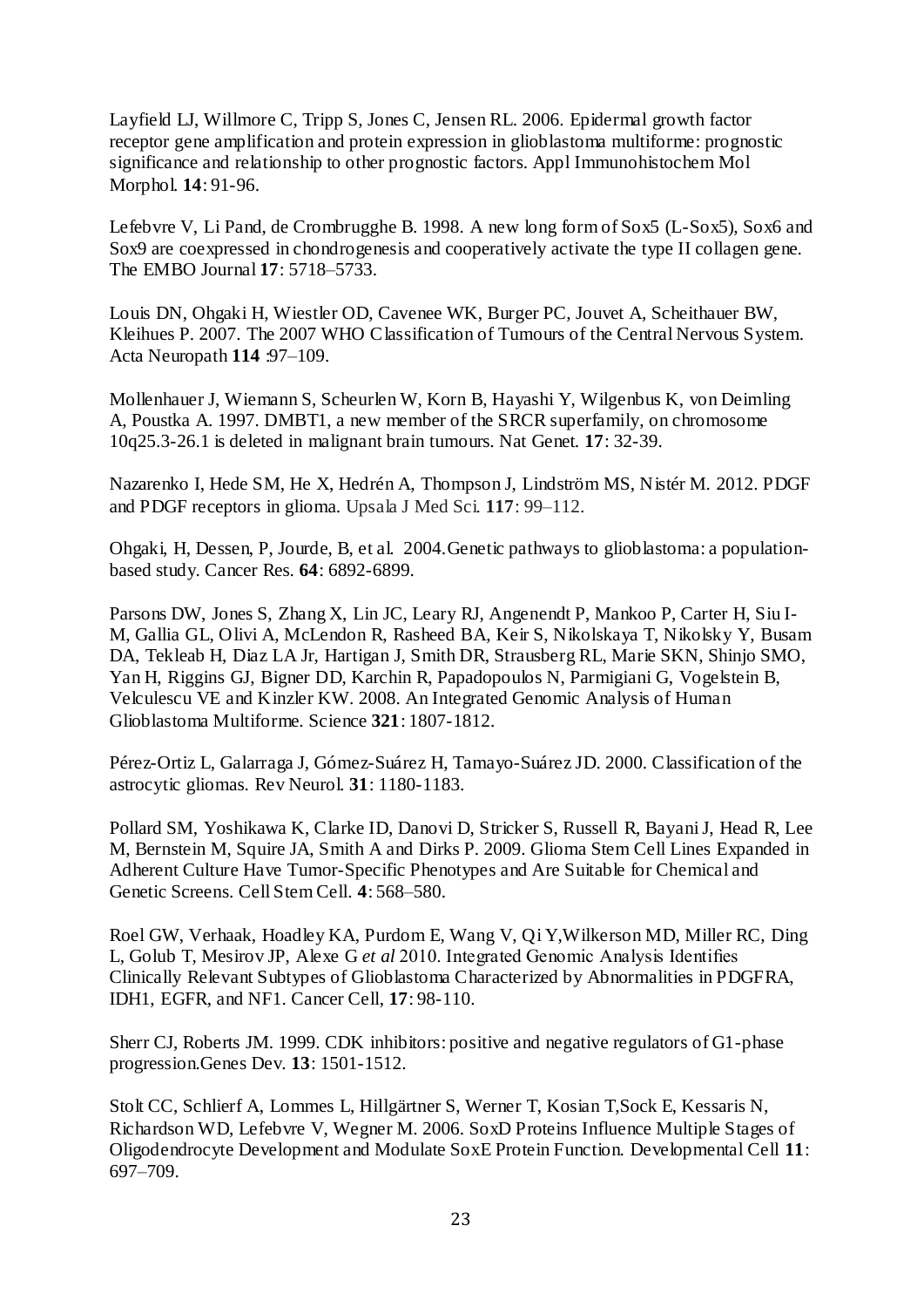Tchougounova E, Jiang Y, Bråsäter D, Lindberg N, Kastemar M, AsplundA , Westermark B and Uhrbom L. 2009. Sox5 can suppress platelet-derived growth factor B-induced glioma development in Ink4a-deficient mice through induction ofacute cellular senescence. Oncogene **28**: 1537–1548.

Verhaak RG, Hoadley KA, Purdom E, Wang V, Qi Y, Wilkerson MD, Miller CR, Ding L, Golub T, Mesirov JP, Alexe G, Lawrence M, O'Kelly M, Tamayo P, Weir BA, Gabriel S, Winckler W, Gupta S, Jakkula L, Feiler HS, Hodgson JG, James CD, Sarkaria JN, Brennan C, Kahn A, Spellman PT, Wilson RK, Speed TP, Gray JW, Meyerson M, Getz G, Perou CM, Hayes DN. 2010. Integrated genomic analysis identifies clinically relevant subtypes of glioblastoma characterized by abnormalities in PDGFRA, IDH1, EGFR, and NF1. Cancer Cell **17**: 98–110.

Wegner M and Stolt CC. 2005. From stem cells to neurons and glia: a Soxist's view of neural development. TRENDS in Neurosciences **28**: 583-588.

Patrick Y. Wen and Santosh Kesari. 2008. Malignant gliomas in adults. N Engl J Med **359**:492-507.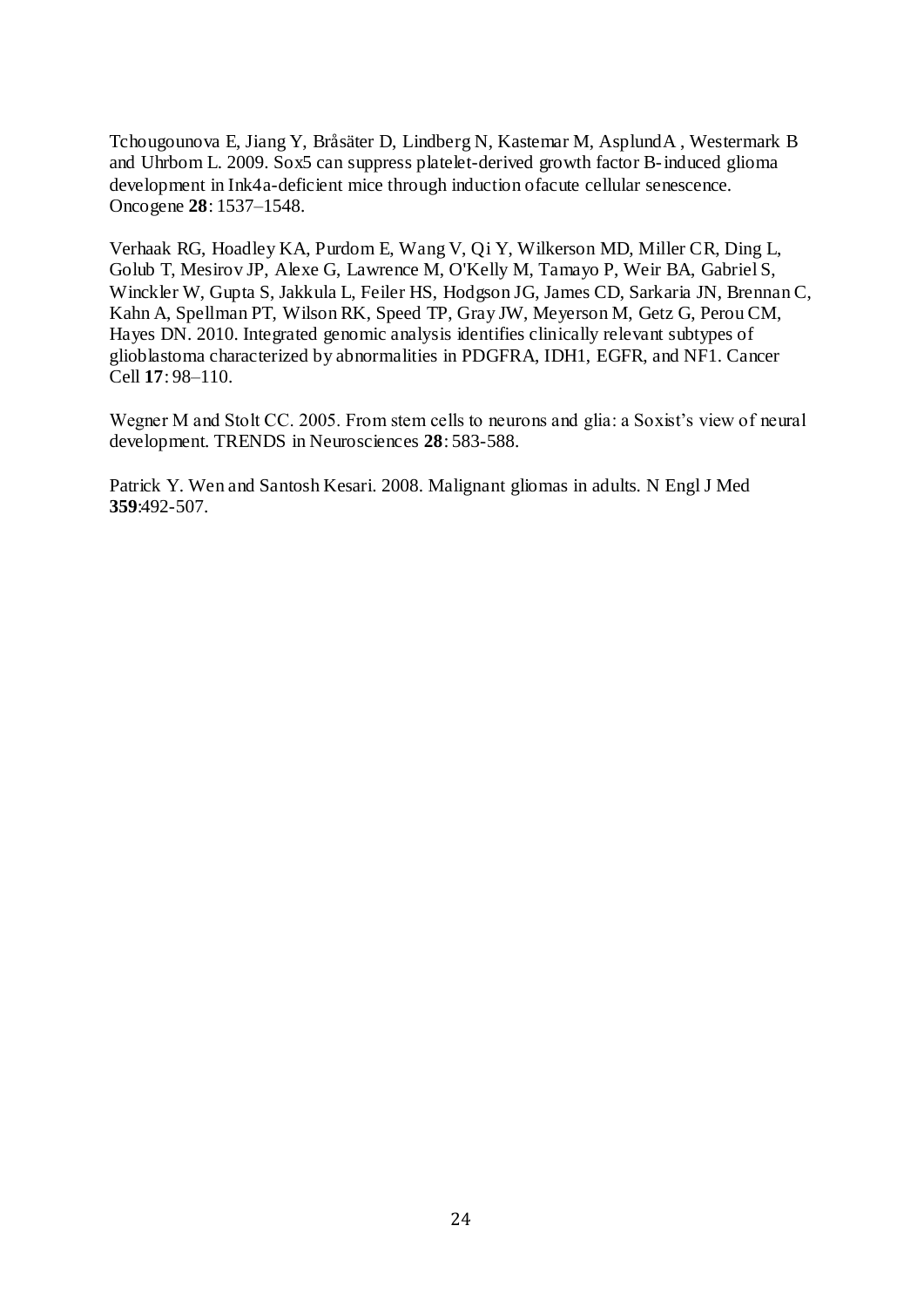## **APPENDIX**

Hu-man s-Sox5 protein sequence 377 a.a. MW=41.99 kDa

MHDEVAQPLNLSAKPKTSDGKSPTSPTSPHMPALRINSGAGPLKASVPAALASPSARV STIGYLNDHDAVTKAIQEARQMKEQLRREQQVLDGKVAVVNSLGLNNCRTEKEKTT LESLTQQLAVKQNEEGKFSHAMMDFNLSGDSDGSAGVSESRIYRESRGRGSNEPHIK RPMNAFMVWAKDERRKILQAFPDMHNSNISKILGSRWKAMTNLEKQPYYEEQARLS KQHLEKYPDYKYKPRPKRTCLVDGKKLRIGEYKAIMRNRRQEMRQYFNVGQQAQIP IATAGVVYPGAIAMAGMPSPHLPSEHSSVSSSPEPGMPVIQSTYGVKGEEPHIKEEIQA EDINGEIYDEYDEEEDDPDVDYGSDSENHIAGQAN

| Primer name      | Sequence 5' to 3'               |
|------------------|---------------------------------|
| Hu s-Sox5 Sall.F | <b>GCATGTCGACATGCATGATGAAGT</b> |
|                  | <b>GGCACAGCC</b>                |
| Hu s-Sox5 Notl.R | GCATGCGGCCGCGTTGGCTTGTCC        |
|                  | <b>TGCAATATGG</b>               |
| CMV.F            | CGCAAATGGGCGGTAGGCGTG           |
| V5.R             | ACCGAGGAGAGGGTTAGGGAT           |
| SDM F            | AAGCCAACACGCGGCCGC              |
| SDM R            | <b>GCGGCCGCGTGTTGGCTT</b>       |

From Invitrogen Custom Primers

| Cell Line | S-Sox5 mRNA |
|-----------|-------------|
| U3017     | 771.577     |
| U3031     | 76.462      |
| U3073     | 116.7       |
| U3051     | 758.322     |
| U3021     | 1488.868    |

Map of the sox5-pEntr4 digested with XmnI